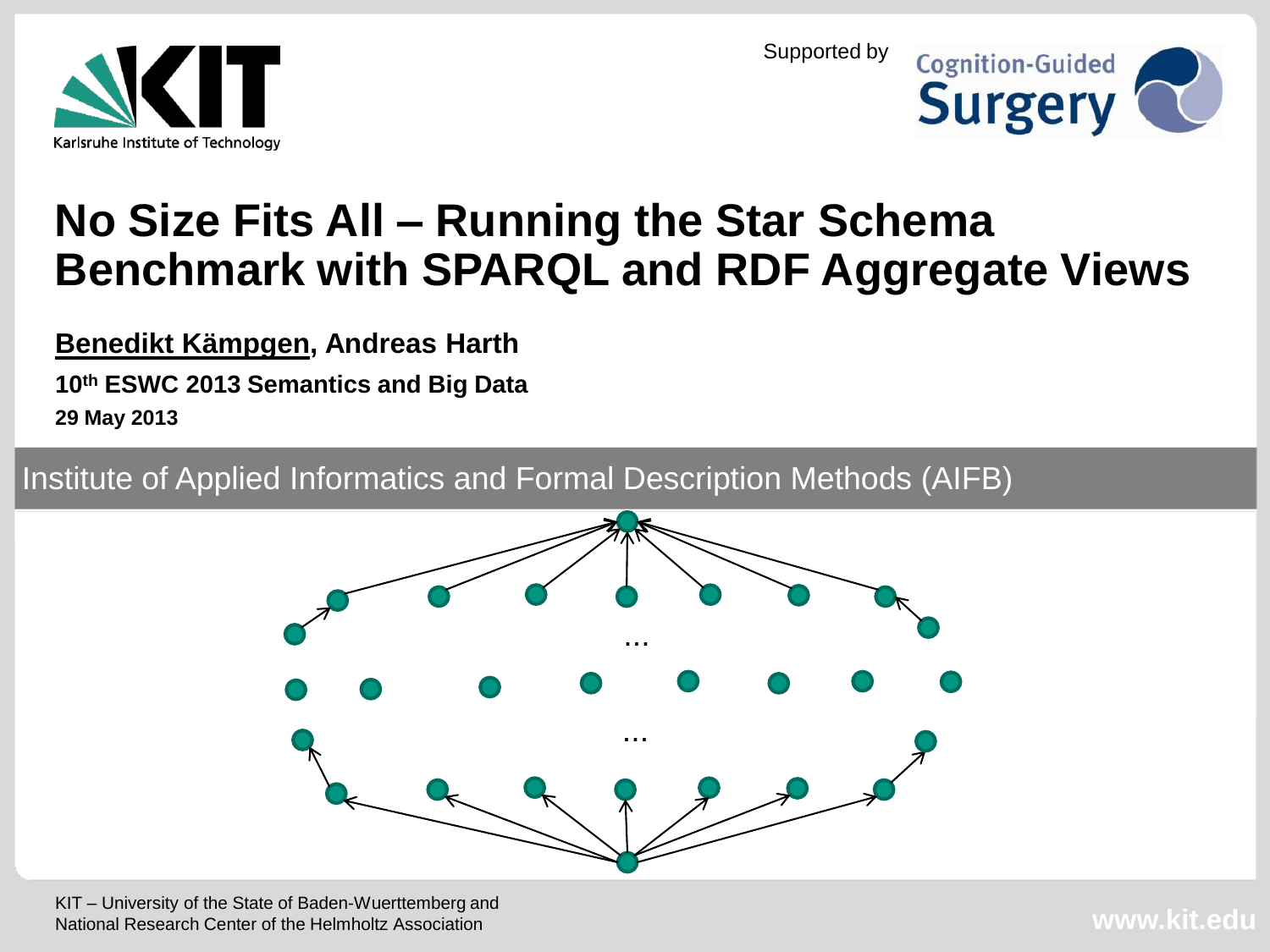

#### Data analytics

#### Statistical Linked Data

<http://wiki.planet-data.eu/web/Datasets>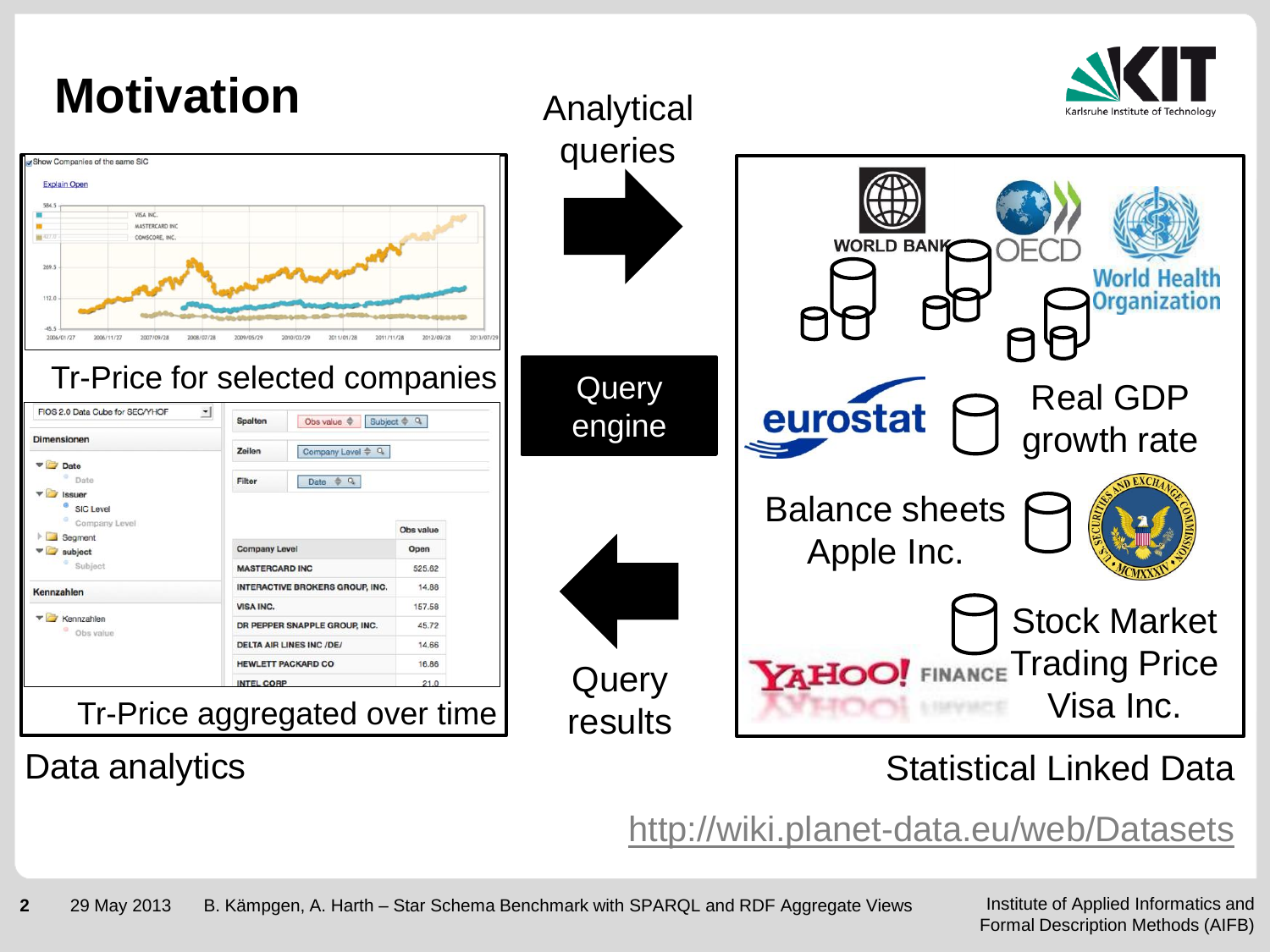| <b>Motivation</b><br>Show Companies of the same SIC<br><b>Explain Open</b><br>VISA INC.<br>MASTERCARD INC<br>图427.0<br>COMSCORE, INC.<br>269.5<br>112.0<br>2006/01/27<br>2007/09/28 |                             | Analytical<br>queries                  | Karlsruhe Institute of Technology |                                                |                 |                                        |
|-------------------------------------------------------------------------------------------------------------------------------------------------------------------------------------|-----------------------------|----------------------------------------|-----------------------------------|------------------------------------------------|-----------------|----------------------------------------|
|                                                                                                                                                                                     |                             |                                        | Metadata                          | <b>RDF Data Cube</b><br><b>Vocabulary [QB]</b> |                 |                                        |
|                                                                                                                                                                                     |                             |                                        | Query                             | Data                                           |                 |                                        |
|                                                                                                                                                                                     | <b>Filter for Visa Inc.</b> |                                        | engine                            | Company                                        | <b>Dates</b>    | <b>Average Trading</b><br><b>Price</b> |
| Company                                                                                                                                                                             | <b>Dates</b>                | <b>Average Trading</b><br><b>Price</b> |                                   | Visa Inc.                                      | July 1,<br>2008 | 80\$                                   |
| Visa Inc.                                                                                                                                                                           | July 1,<br>2007             | 80\$                                   |                                   | Mastercard<br>Inc.                             | July 1,<br>2008 | 269 \$                                 |
| Visa Inc.                                                                                                                                                                           | July 1,<br>2009             | 90 <sup>5</sup>                        |                                   | Visa Inc.                                      | July 1,<br>2009 | 90 <sup>5</sup>                        |
| $\sim$ $\sim$                                                                                                                                                                       | $\cdots$                    | $\sim$                                 | Query<br>results                  | $\cdots$                                       | $\cdots$        | $\cdots$                               |

#### Data analytics Example Statistical Linked Data

 $\overline{\phantom{a}}$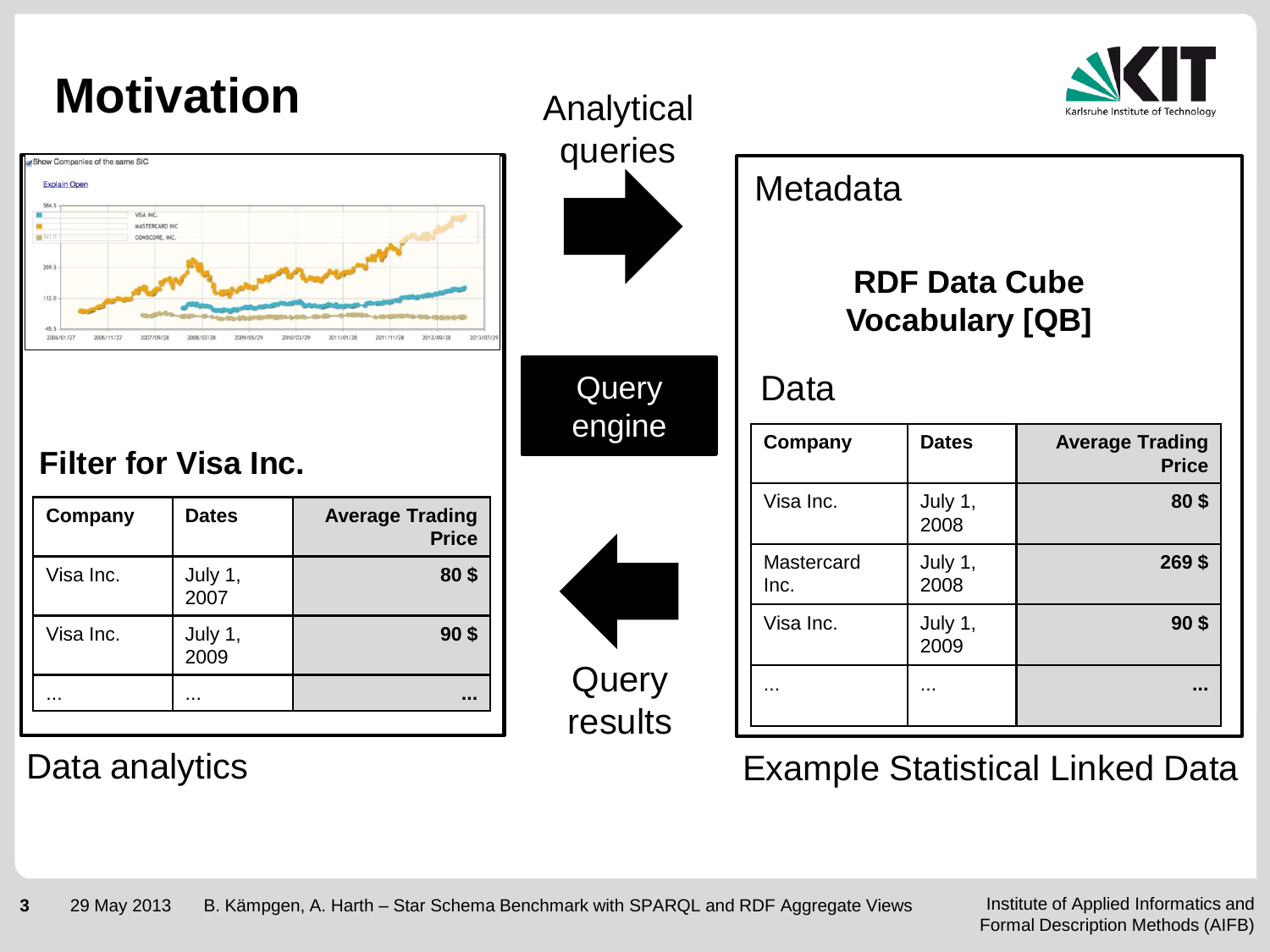### **Motivation**



| Company                                                  | <b>Dates</b> |                                               | <b>Average Trading</b>                              | <b>Price</b>   |                 |
|----------------------------------------------------------|--------------|-----------------------------------------------|-----------------------------------------------------|----------------|-----------------|
| Visa Inc.                                                | <b>ALL</b>   |                                               |                                                     |                | 85 <sup>5</sup> |
| Mastercard<br>Inc.                                       | AI I         |                                               |                                                     | 269\$          |                 |
|                                                          |              |                                               |                                                     |                |                 |
|                                                          |              |                                               |                                                     |                |                 |
| Date<br>Issuer<br><sup>8</sup> SIC Level                 |              | Zeilen<br>Filter                              | Company Level $\triangleq$ Q<br>Date $\triangleq$ Q |                |                 |
| Company Level<br>Segment                                 |              |                                               |                                                     | Obs value      |                 |
| subject<br>Subject                                       |              | <b>Company Level</b><br><b>MASTERCARD INC</b> |                                                     | Open<br>525.62 |                 |
|                                                          |              |                                               | <b>INTERACTIVE BROKERS GROUP, INC.</b>              | 14.88          |                 |
|                                                          |              | VISA INC.                                     |                                                     | 157.58         |                 |
|                                                          |              |                                               | DR PEPPER SNAPPLE GROUP, INC.                       | 45.72          |                 |
| Date<br>Kennzahlen<br><b>V</b> Kennzahlen<br>· Obs value |              | <b>DELTA AIR LINES INC /DE/</b>               |                                                     | 14.66          |                 |
|                                                          |              | <b>HEWLETT PACKARD CO</b>                     |                                                     | 16.86          |                 |

| Analytical |  |
|------------|--|
| queries    |  |
|            |  |
|            |  |
|            |  |
|            |  |
| Query      |  |
| engine     |  |
|            |  |
|            |  |
|            |  |
|            |  |
|            |  |
| Query      |  |
| results    |  |
|            |  |

#### **Company** | Dates | Average Trading **Price** Visa Inc.  $\vert$  July 1, 2008 **80 \$** Mastercard Inc. July 1, 2008 **269 \$** Data **Metadata RDF Data Cube Vocabulary [QB]**

Data analytics **Example Statistical Linked Data** 

... ... **...**

2009

Visa Inc.  $\vert$  July 1,

Institute of Applied Informatics and Formal Description Methods (AIFB)

**90 \$**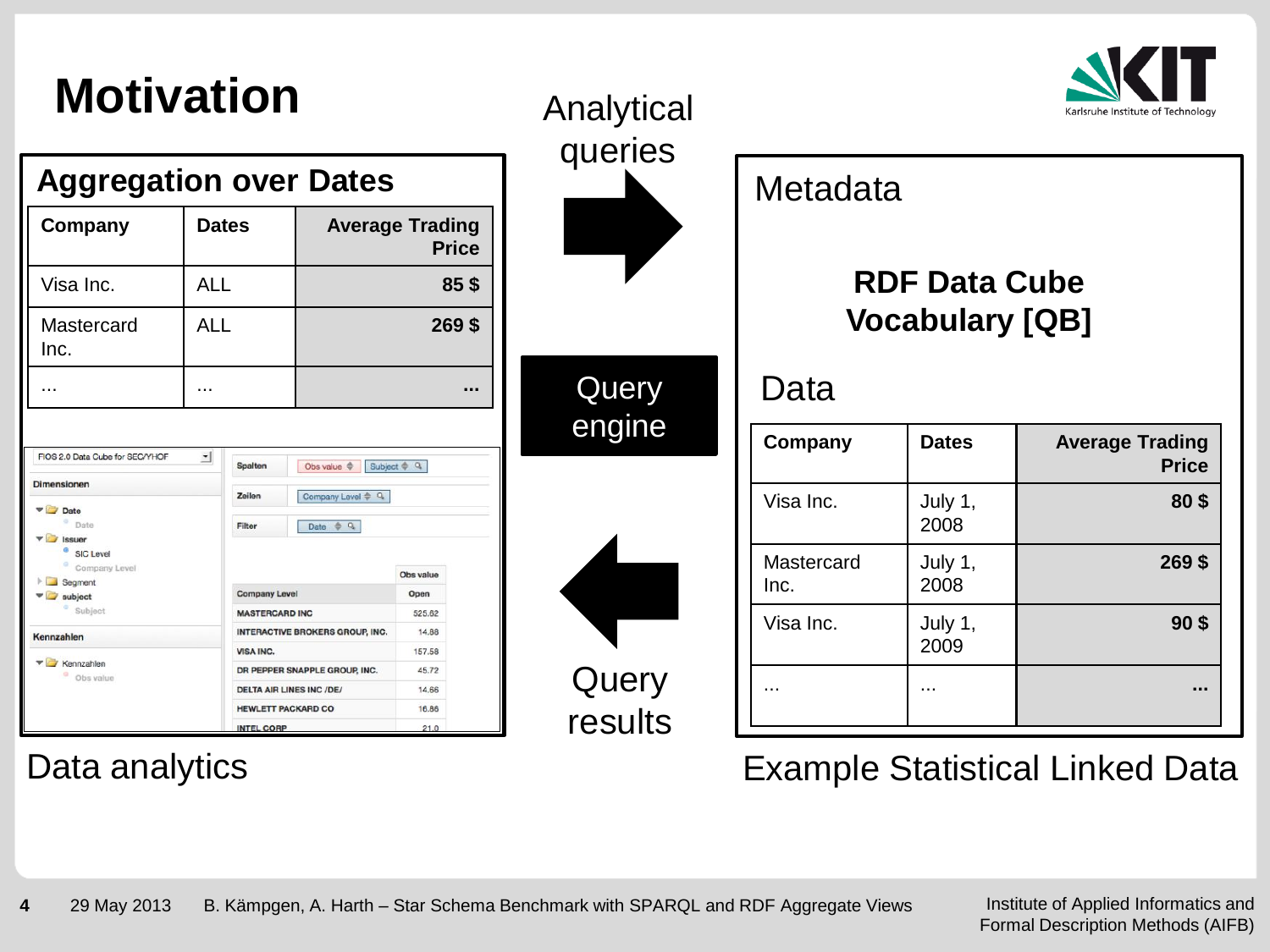#### **Problem**



**Price**

**80 \$**

**269 \$**



Statistical Linked Data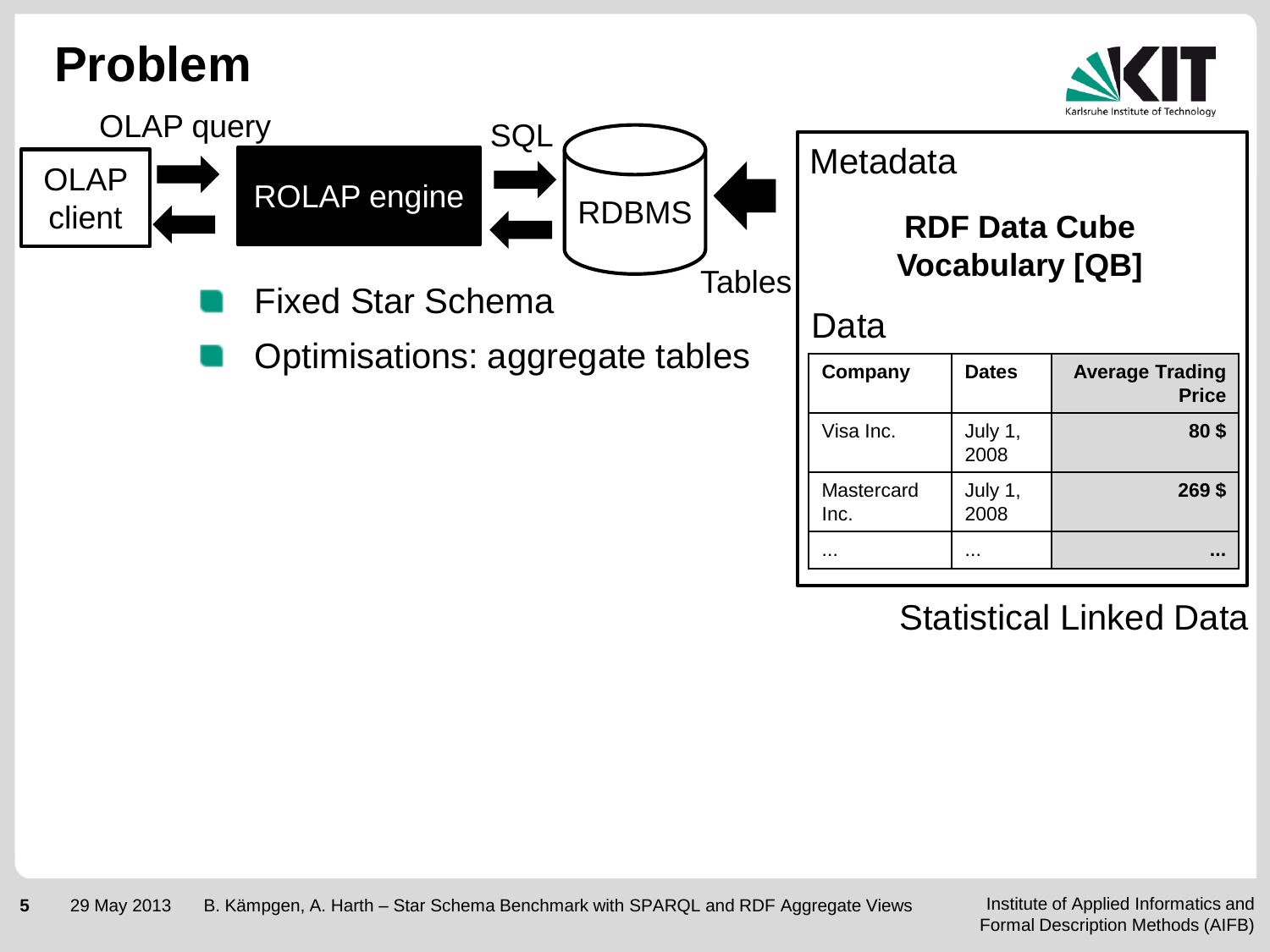### **Problem**





Motivation: Easier integration with other data sources

- Filter for companies from cities with more than 100.000 inhabitants
- Filter for companies that have a CEO who is younger than 20

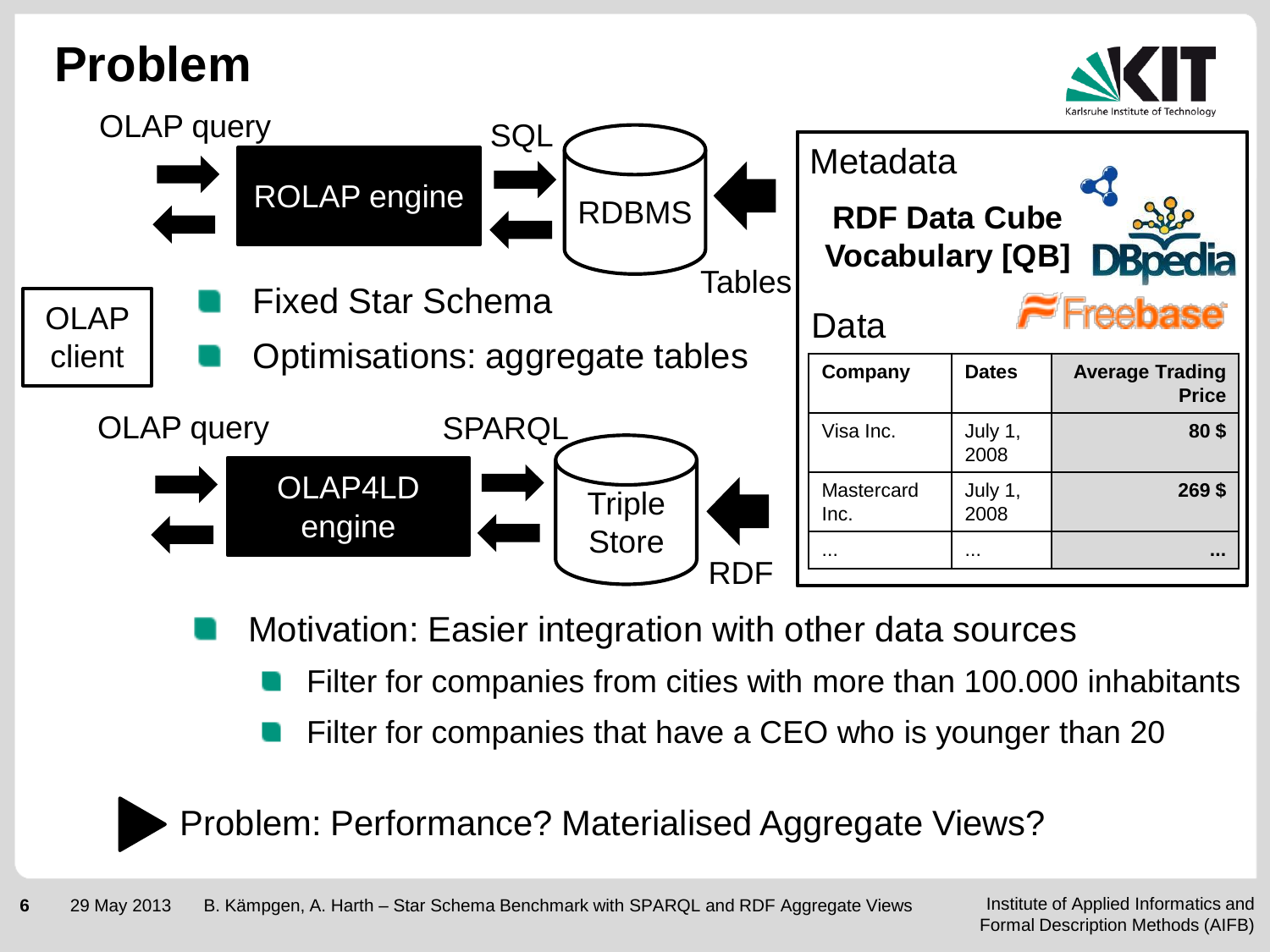

# **Problem: ROLAP vs OLAP4LD –**

**Performance? Materialised Aggregate Views?**

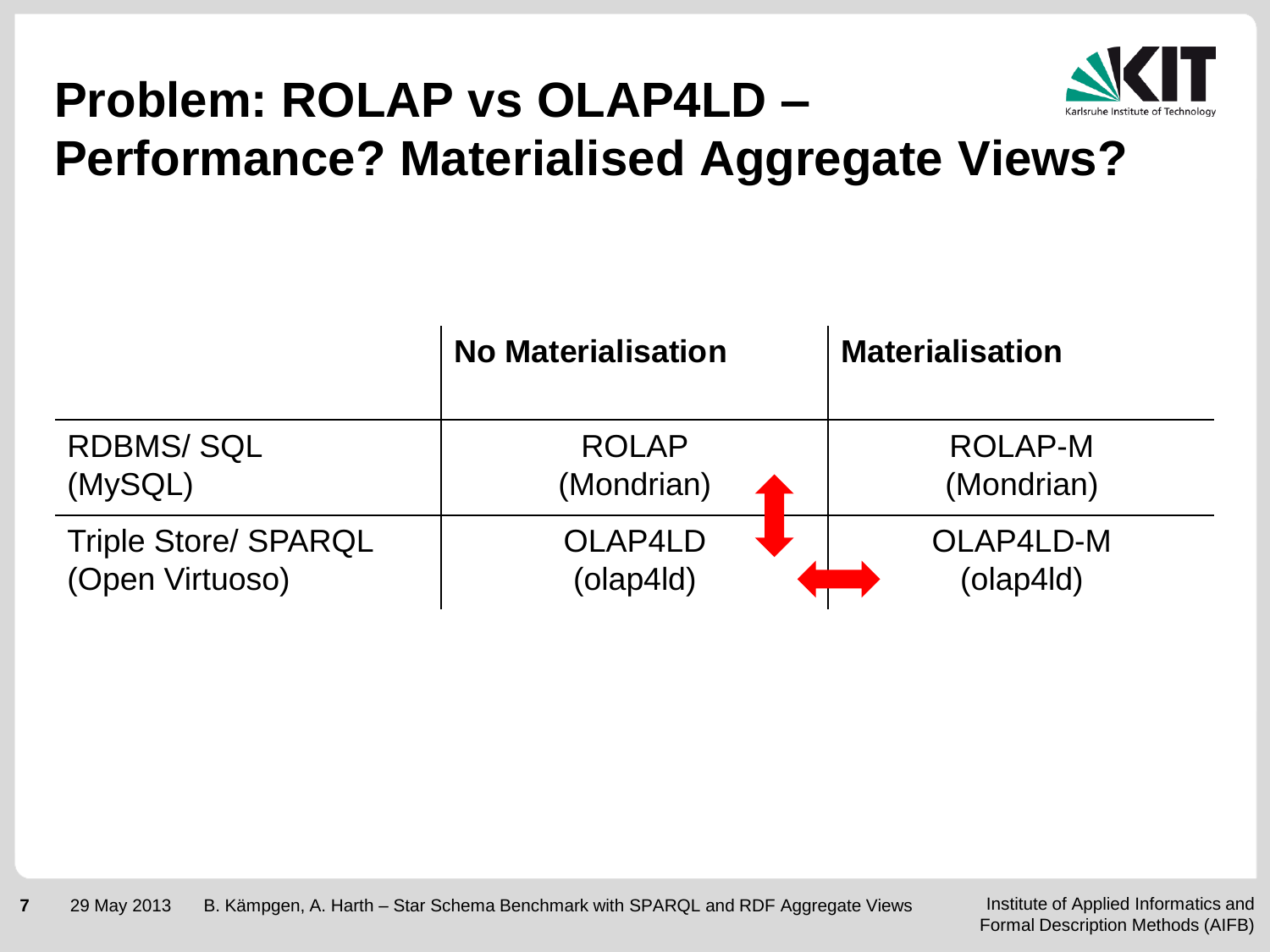#### **Related Work**



We compare ROLAP and OLAP on a common triple store.

Query optimisation on RDF: SPARQL over MapReduce [1], Column-Stores [2]

We use [QB] to represent aggregate views in RDF.

Vocabularies for statistics: [SCOVO], [QB4OLAP], [QB]

We materialise aggregate views with SPARQL INSERT queries and run a realistic benchmark with >100M triples.

Views over RDF datasets [3]: Networked Graphs, vSPARQL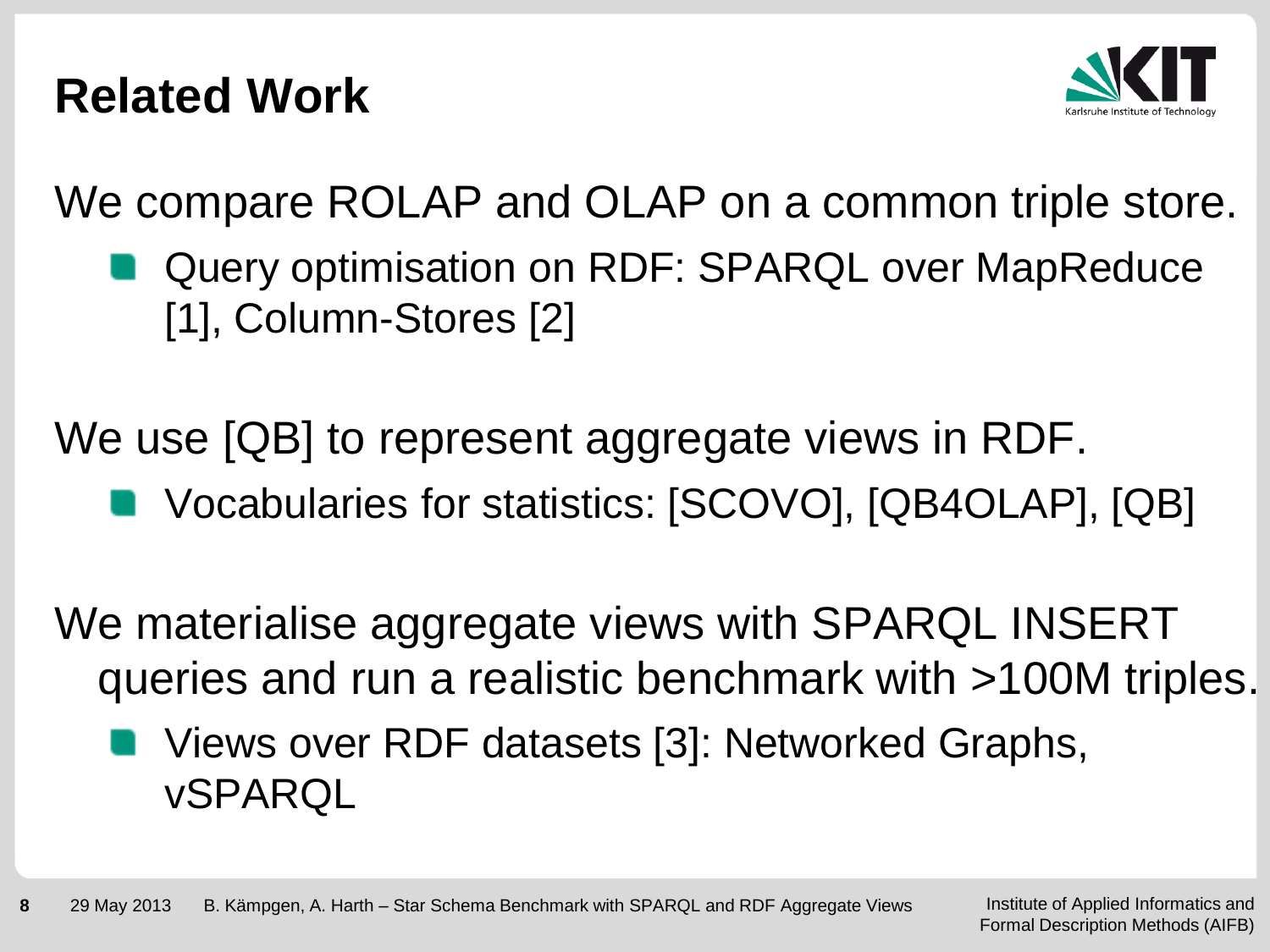

### **Outline**

- 1. Data Analytics on Statistics from the Web
- **2. Star Schema Benchmark (SSB)**
- 3. Comparing OLAP on RDBMS and on Triple Store
- 4. Evaluating Materialised Aggregate Views
- 5. Conclusions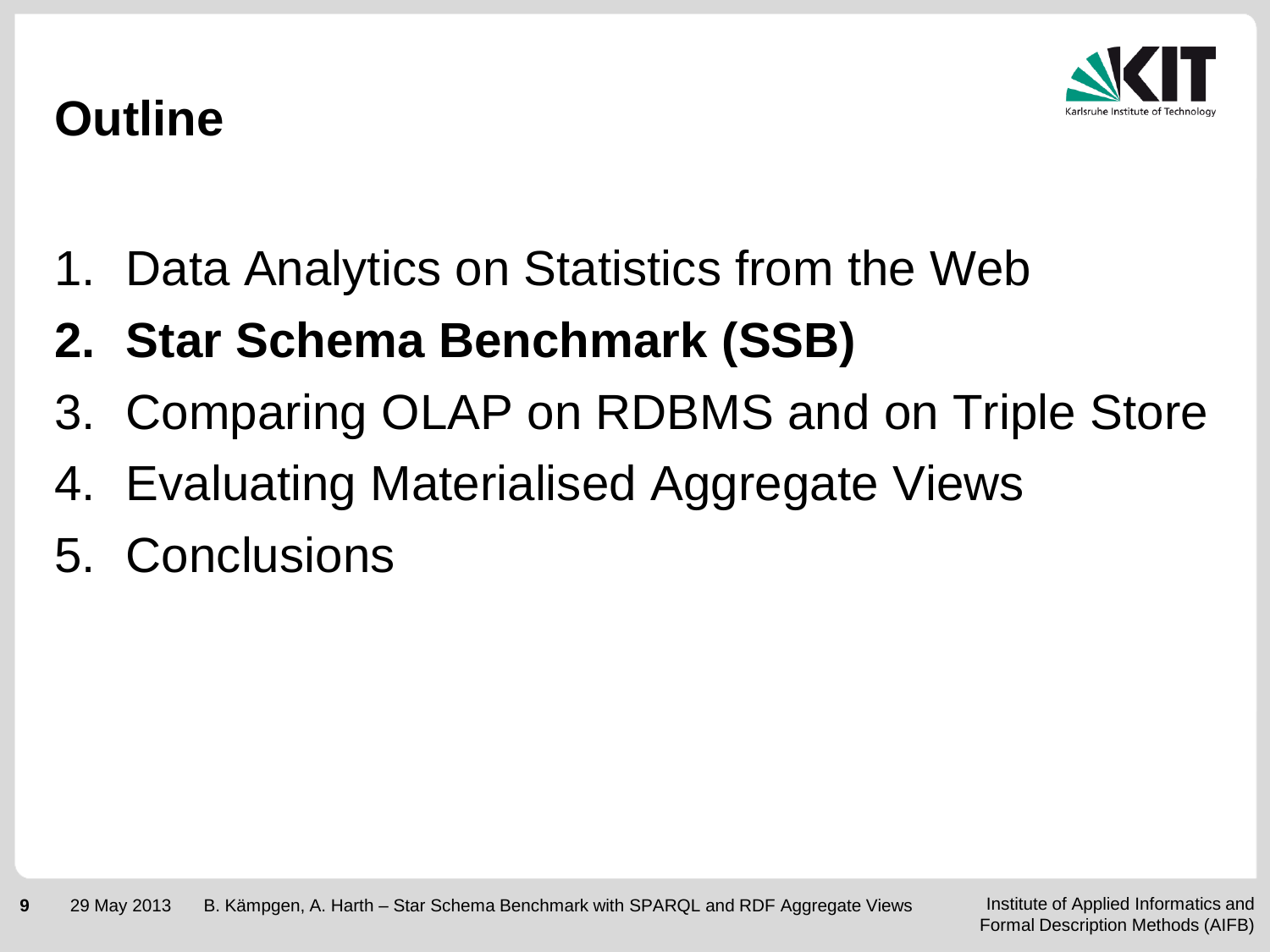### **Star Schema Benchmark [SSB] – Data**





SSB Data Cube with Lineorders

**Measures** 

Sum of revenues ...

Dimensions with Hierarchies

- Dates ( $\rightarrow$  Month  $\rightarrow$  Year  $\rightarrow$  ALL)
- Supplier ( $\rightarrow$  City  $\rightarrow$  Nation  $\rightarrow$ Region <sup>→</sup> ALL) ... **Metadata**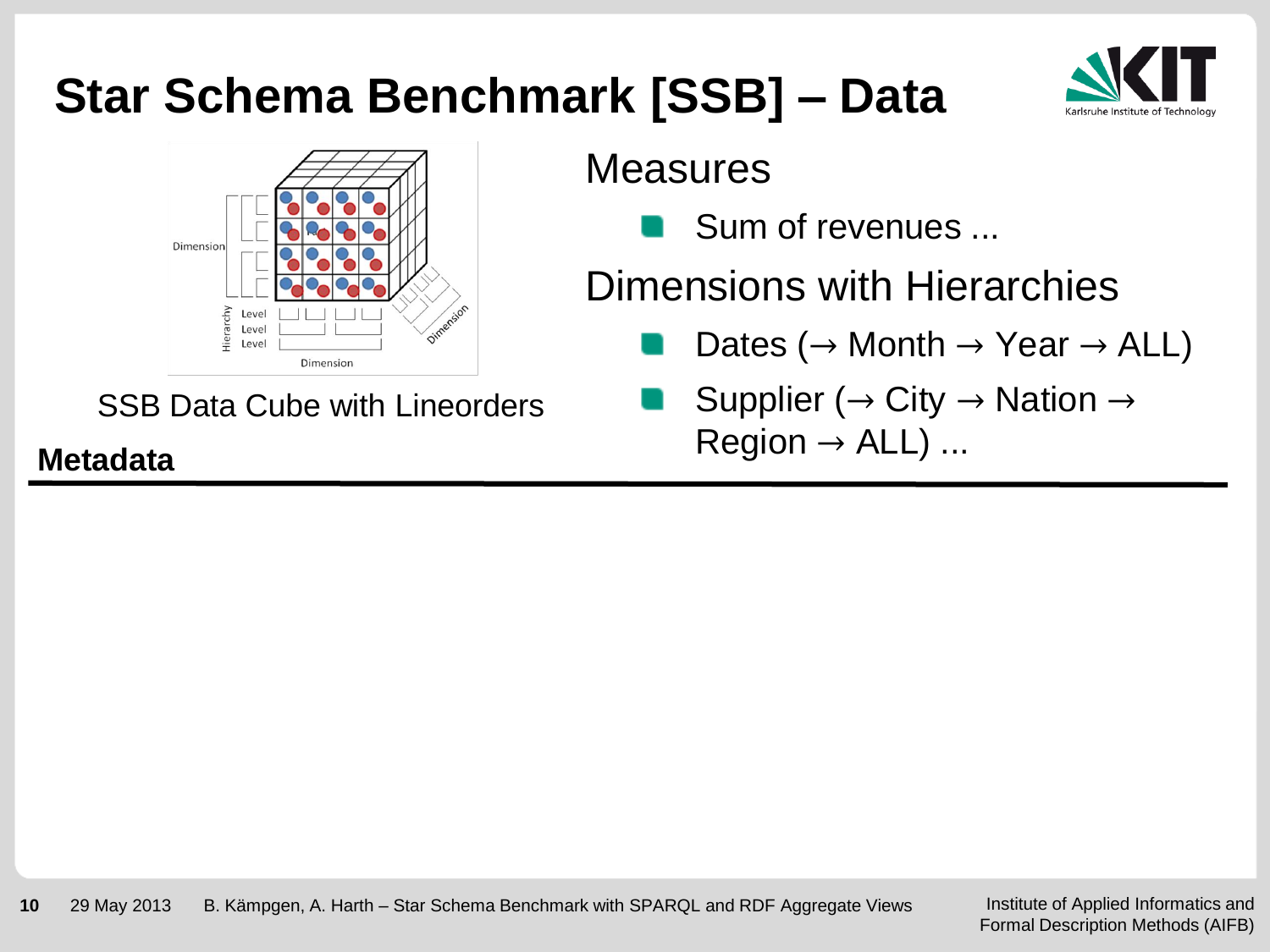### **Star Schema Benchmark [SSB] – Data**



SSB Data Cube with Lineorders

#### **Measures**

Sum of revenues ...

Dimensions with Hierarchies

- Dates ( $\rightarrow$  Month  $\rightarrow$  Year  $\rightarrow$  ALL)
- Supplier ( $\rightarrow$  City  $\rightarrow$  Nation  $\rightarrow$ Region <sup>→</sup> ALL) ... **Metadata**

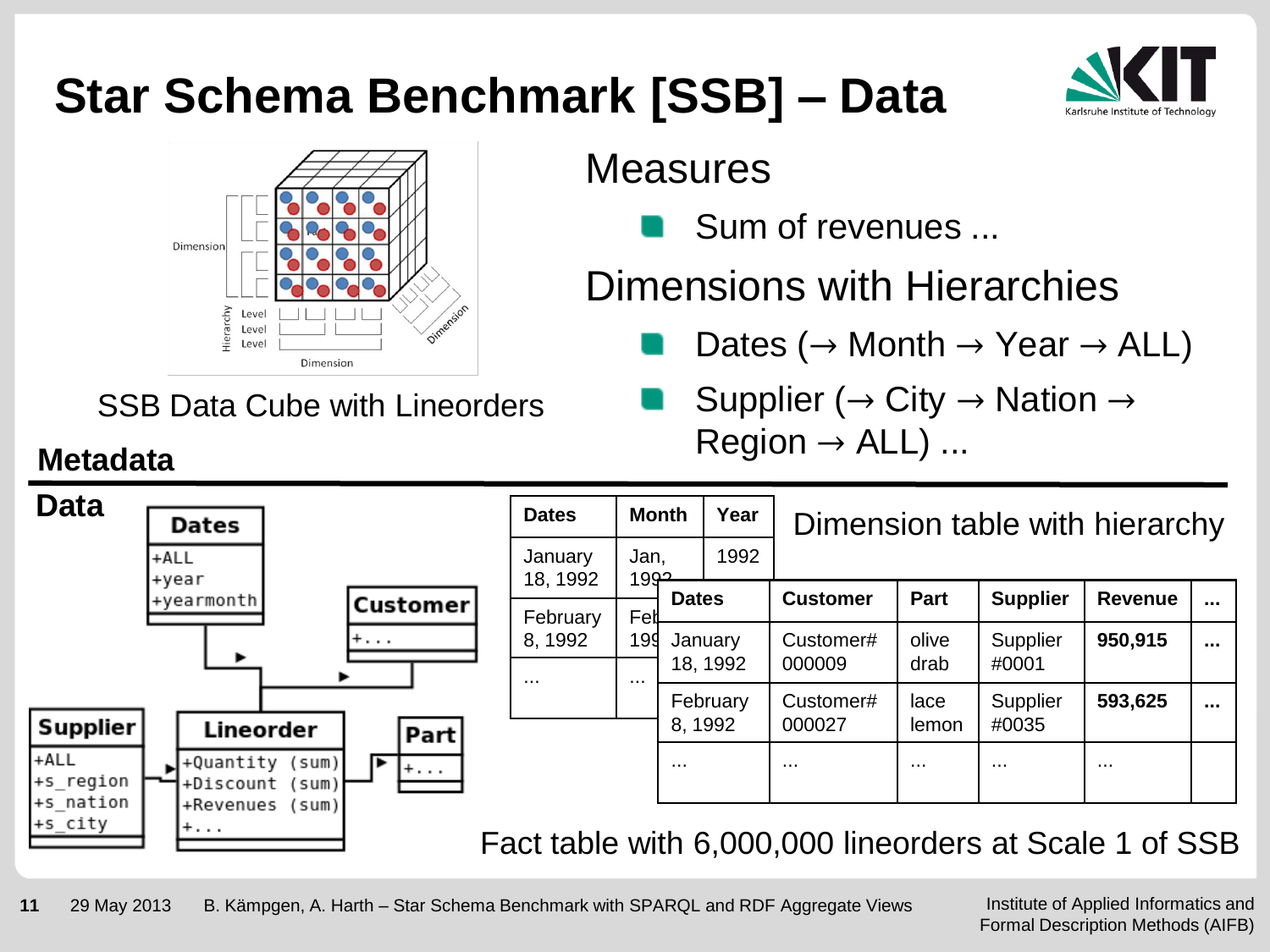### **Star Schema Benchmark (SSB) – Queries**



#### Aggregation (aka Rollup)

- Dates  $\rightarrow$  Year
- $Part \rightarrow Brand$
- $Cluster \rightarrow ALL$ ...

Filter (aka Dice)

- Part.Category =  $MFGR#12$
- Supplier.Region = AMERICA

#### **Q2.1**

*Revenues per year and per product brands of product category MFGR#12 and of supplier from America.*

#### **Query**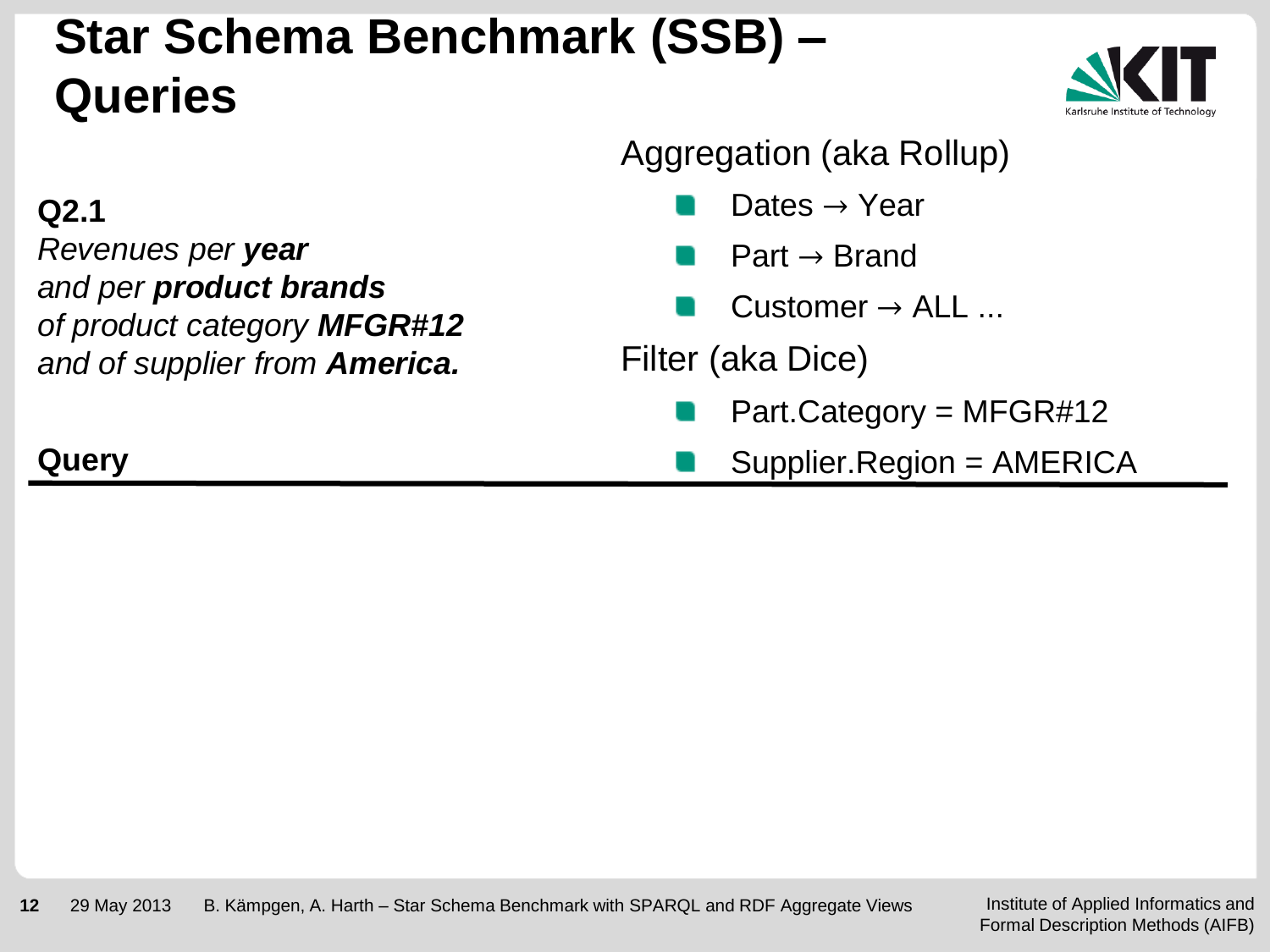### **Star Schema Benchmark (SSB) – Queries**



#### Aggregation (aka Rollup)

- Dates  $\rightarrow$  Year
- $Part \rightarrow Brand$
- $Cluster \rightarrow ALL$ ...

Filter (aka Dice)

- Part. Category =  $MFGR#12$
- Supplier.Region = AMERICA



Institute of Applied Informatics and Formal Description Methods (AIFB)

#### **Q2.1**

**Query**

*Revenues per year and per product brands of product category MFGR#12 and of supplier from America.*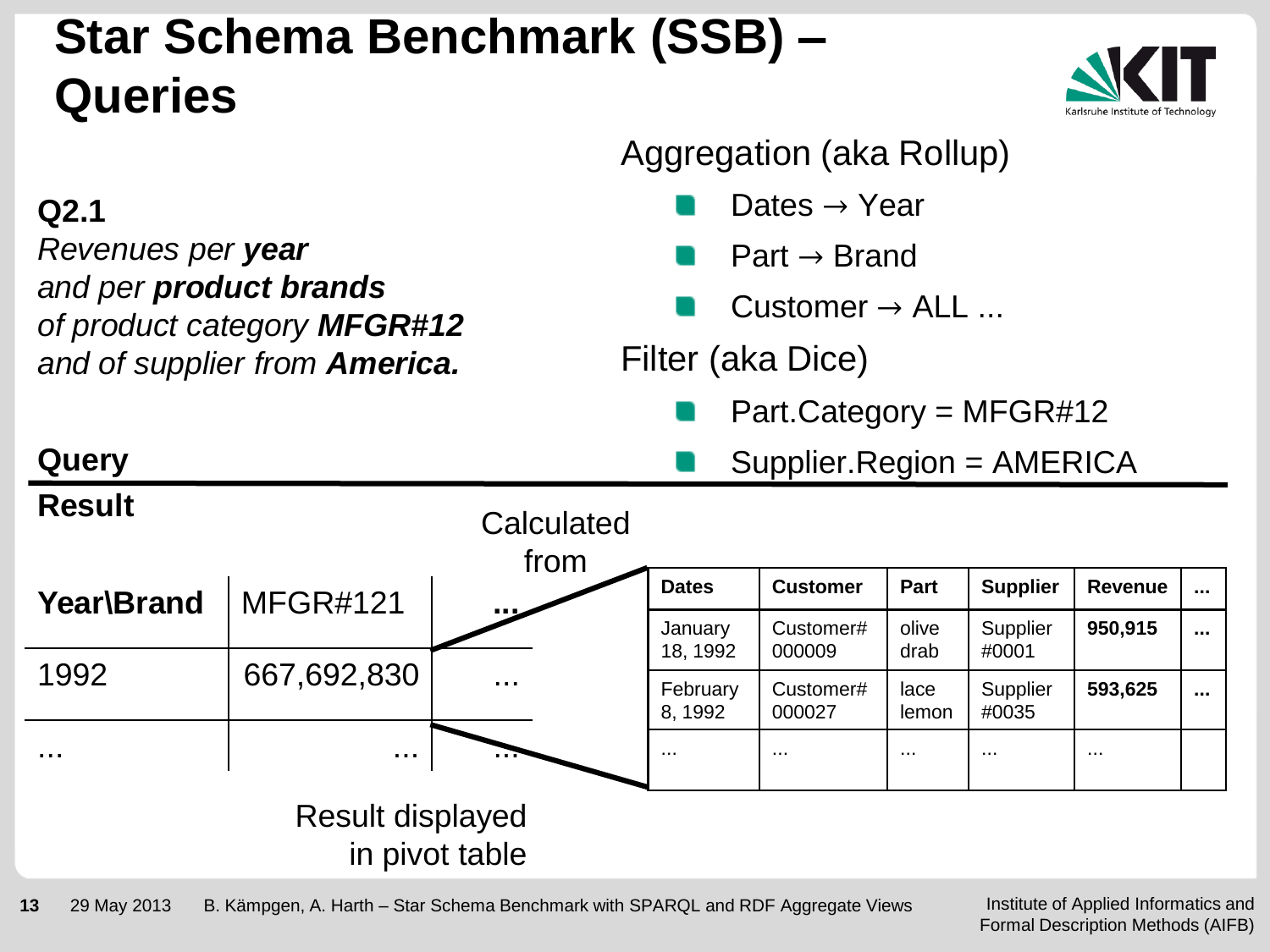### **Star Schema Benchmark (SSB) – 4 Query Flights of 13 Queries**



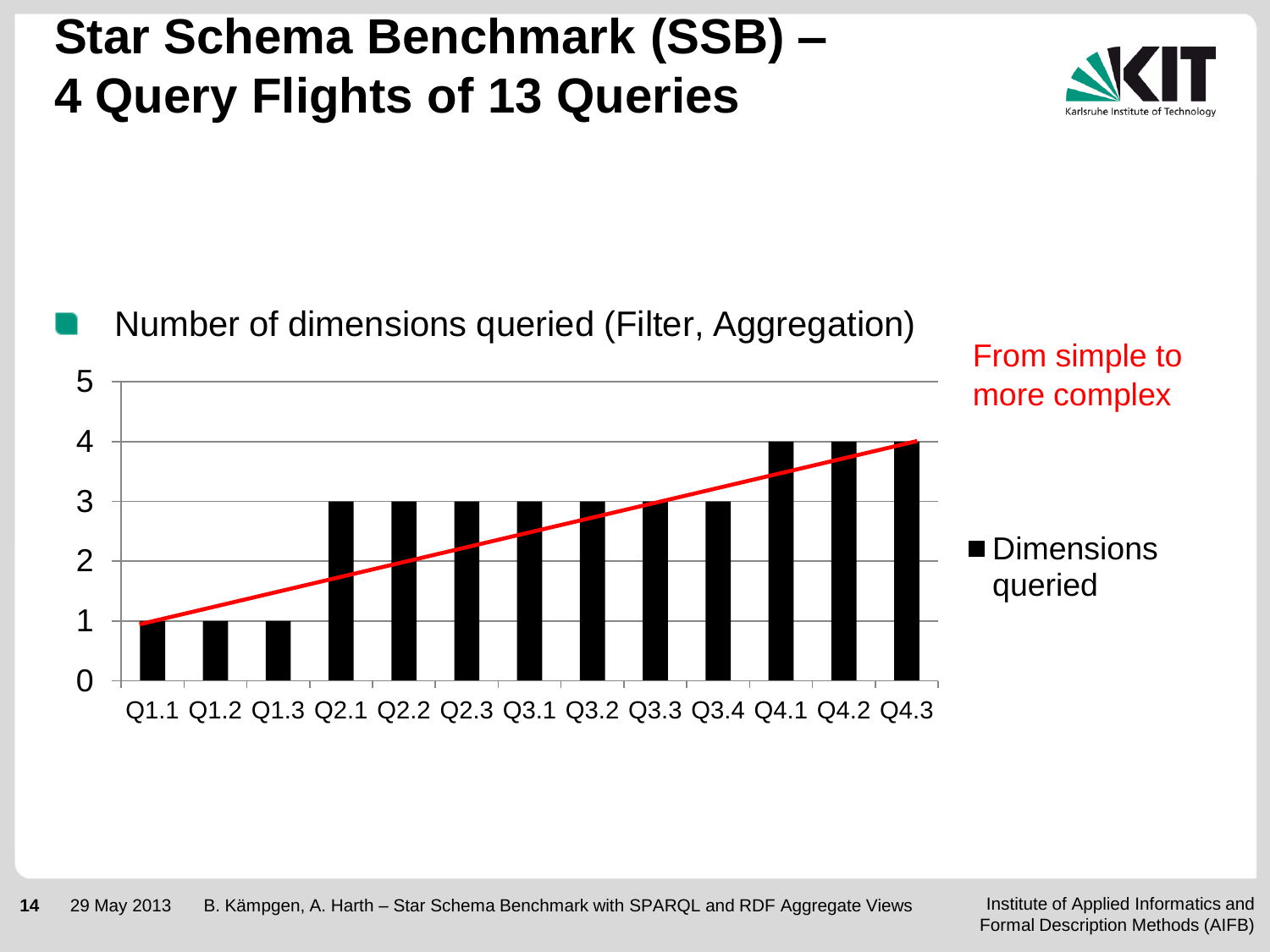#### **Experimental Setup**



| <b>Hardware</b> |                               |
|-----------------|-------------------------------|
| <b>OS</b>       | Debian Linux 6.0.6            |
| <b>CPU</b>      | 2 x 2.60GHz with 16 cores     |
| <b>Disk</b>     | 900GB RAID10 on 15k SAS disks |
| <b>RAM</b>      | 128GB                         |

| Software           |                                                                                                 |
|--------------------|-------------------------------------------------------------------------------------------------|
| DB setup           | Limited memory (400MB for RDBMS, 600MB for Triple Store)                                        |
| <b>SSB</b> data    | Manually translated, loaded according to approach (ROLAP,<br>OLAP4LD)                           |
| <b>SSB</b> queries | Manually translated according to OLAP engine (Mondrian,<br>olap4ld)                             |
| <b>Results</b>     | Elapsed query times on hot runs with Business Intelligence<br><b>Benchmark Framework (BIBM)</b> |
|                    | <b>Paper website:</b> http://people.aifb.kit.edu/bka/ssb-benchmark/                             |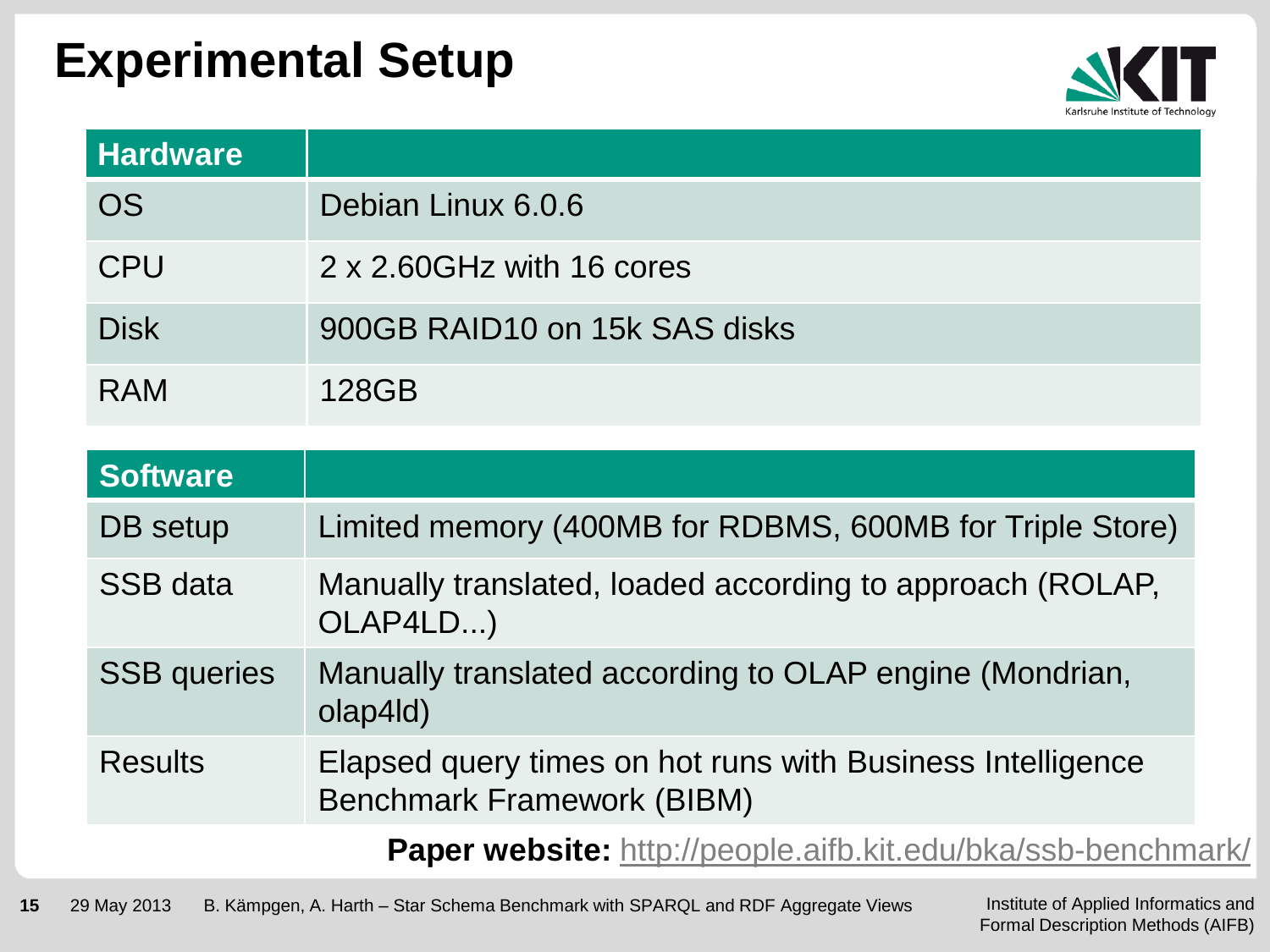

### **Outline**

- 1. Data Analytics on Statistics from the Web
- 2. Star Schema Benchmark (SSB)
- **3. Comparing OLAP on RDBMS and on Triple Store**
- 4. Evaluating Materialised Aggregate Views
- 5. Conclusions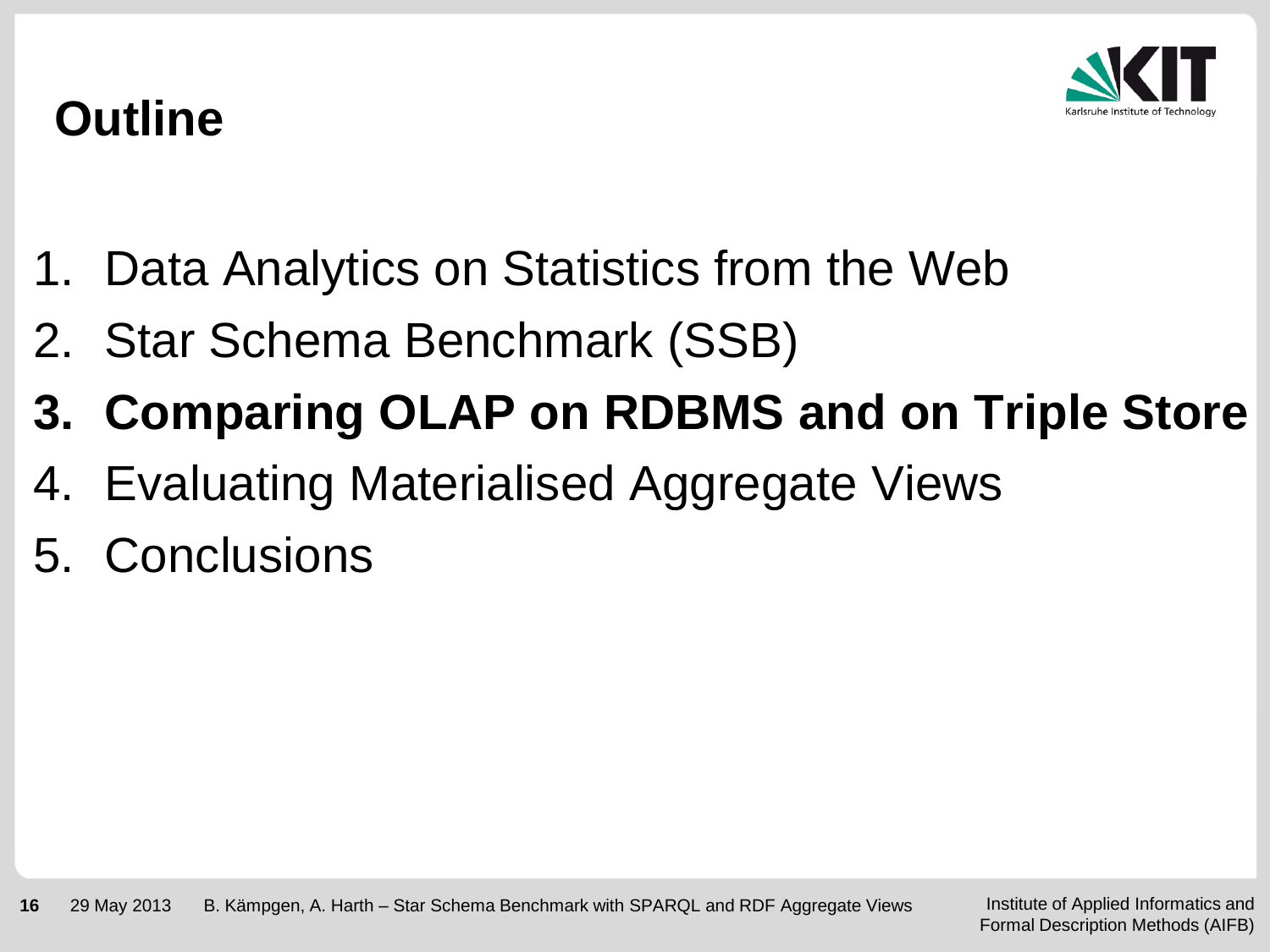

# **Problem: ROLAP vs OLAP4LD –**

#### **Performance? Materialised Aggregate Views?**

|                             | <b>No Materialisation</b> | <b>Materialisation</b> |
|-----------------------------|---------------------------|------------------------|
| <b>RDBMS/SQL</b>            | <b>ROLAP</b>              | ROLAP-M                |
| (MySQL)                     | (Mondrian)                | (Mondrian)             |
| <b>Triple Store/ SPARQL</b> | OLAP4LD                   | OLAP4LD-M              |
| (Open Virtuoso)             | (olap4ld)                 | $\alpha$ (olap4ld)     |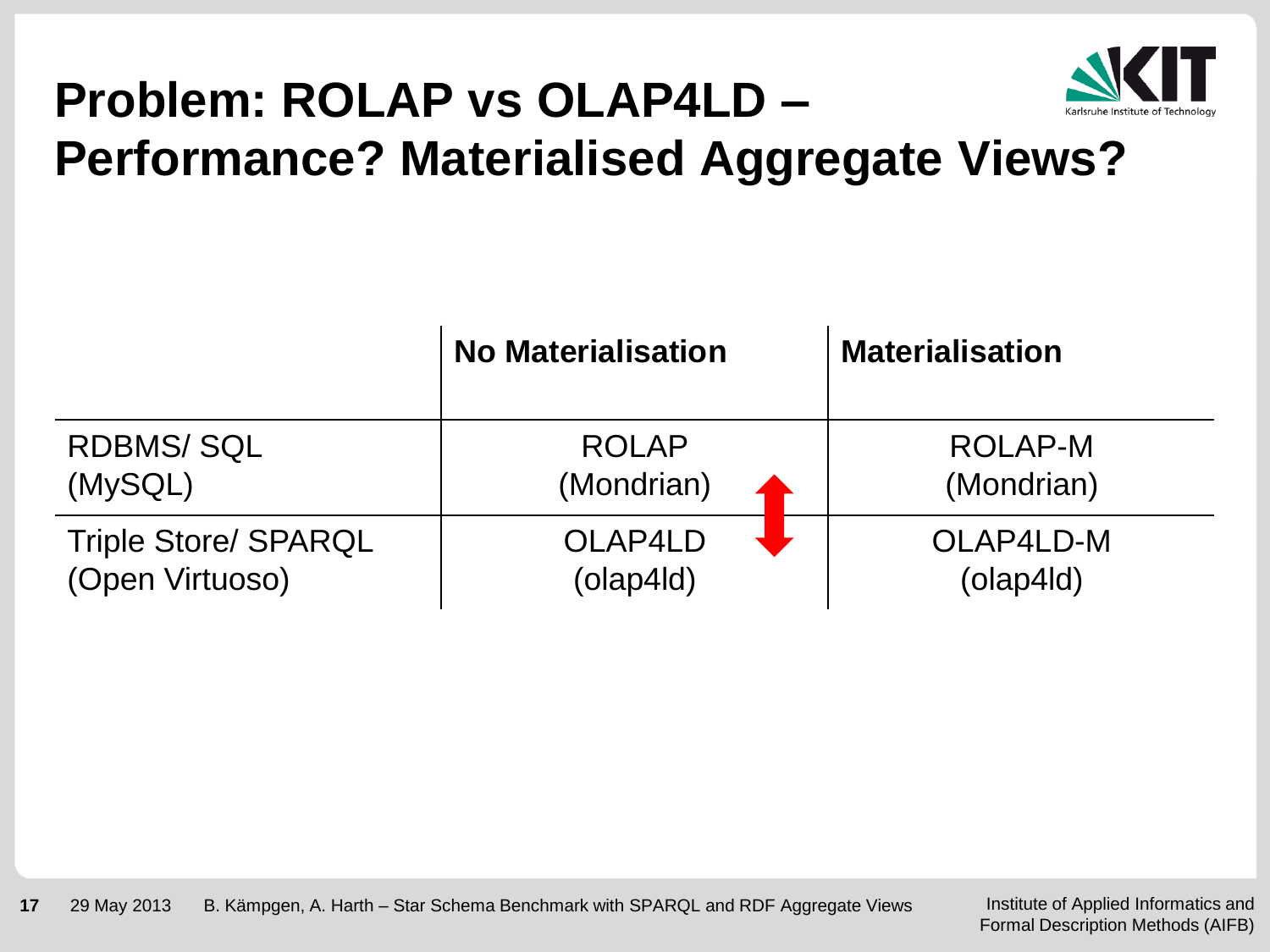### **ROLAP vs OLAP4LD – Results**



### **Elapsed query time (eqt)**

OLAP4LD overall 12 times slower than ROLAP for executing all queries.

$$
\frac{\sum eqt_{\text{olap 4ld}}(q_i)}{\sum eqt_{\text{rolap}}(q_i)} \approx 12
$$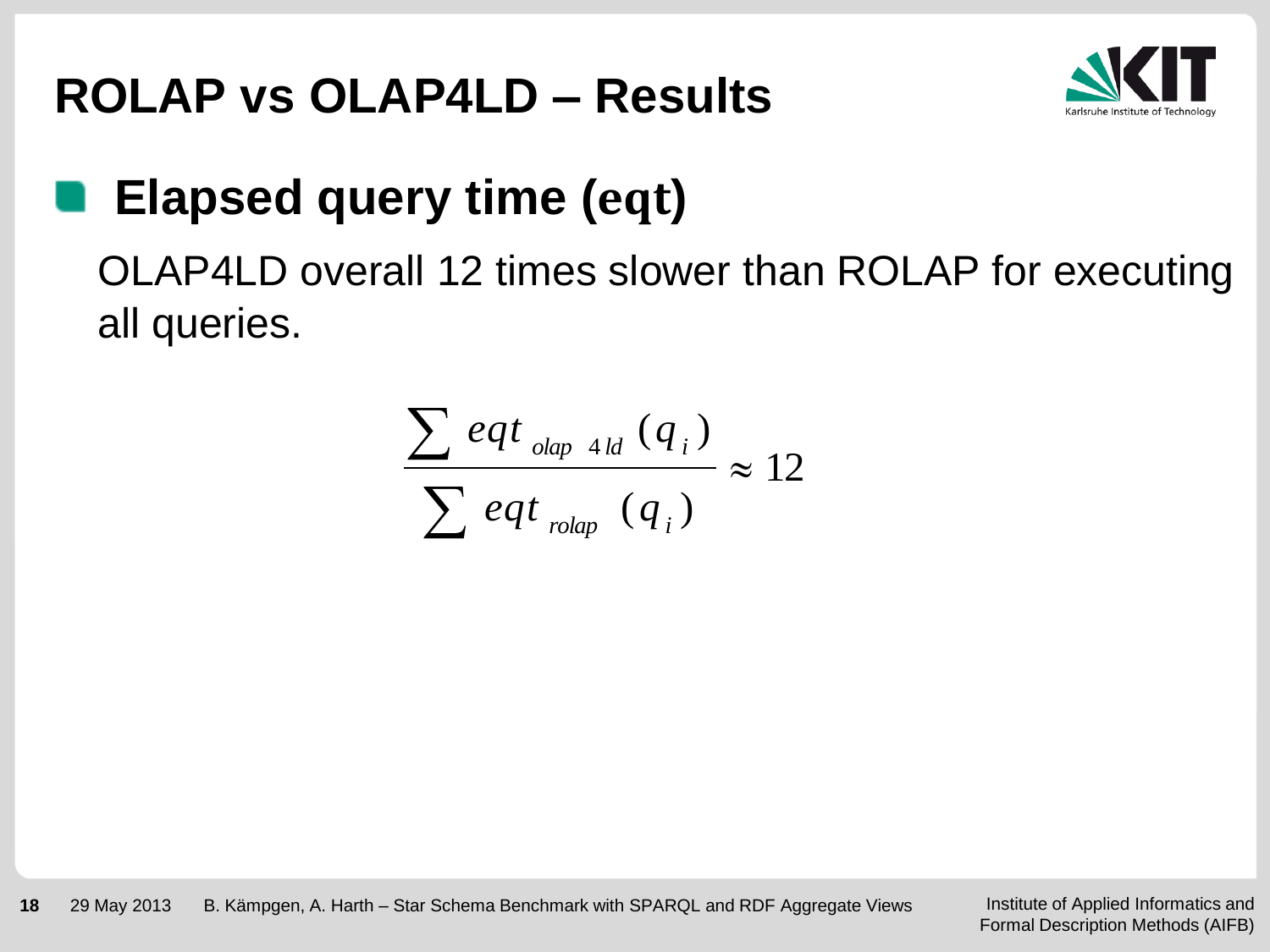



#### **Hypothesis:** Numerous joins for [QB] hierarchies

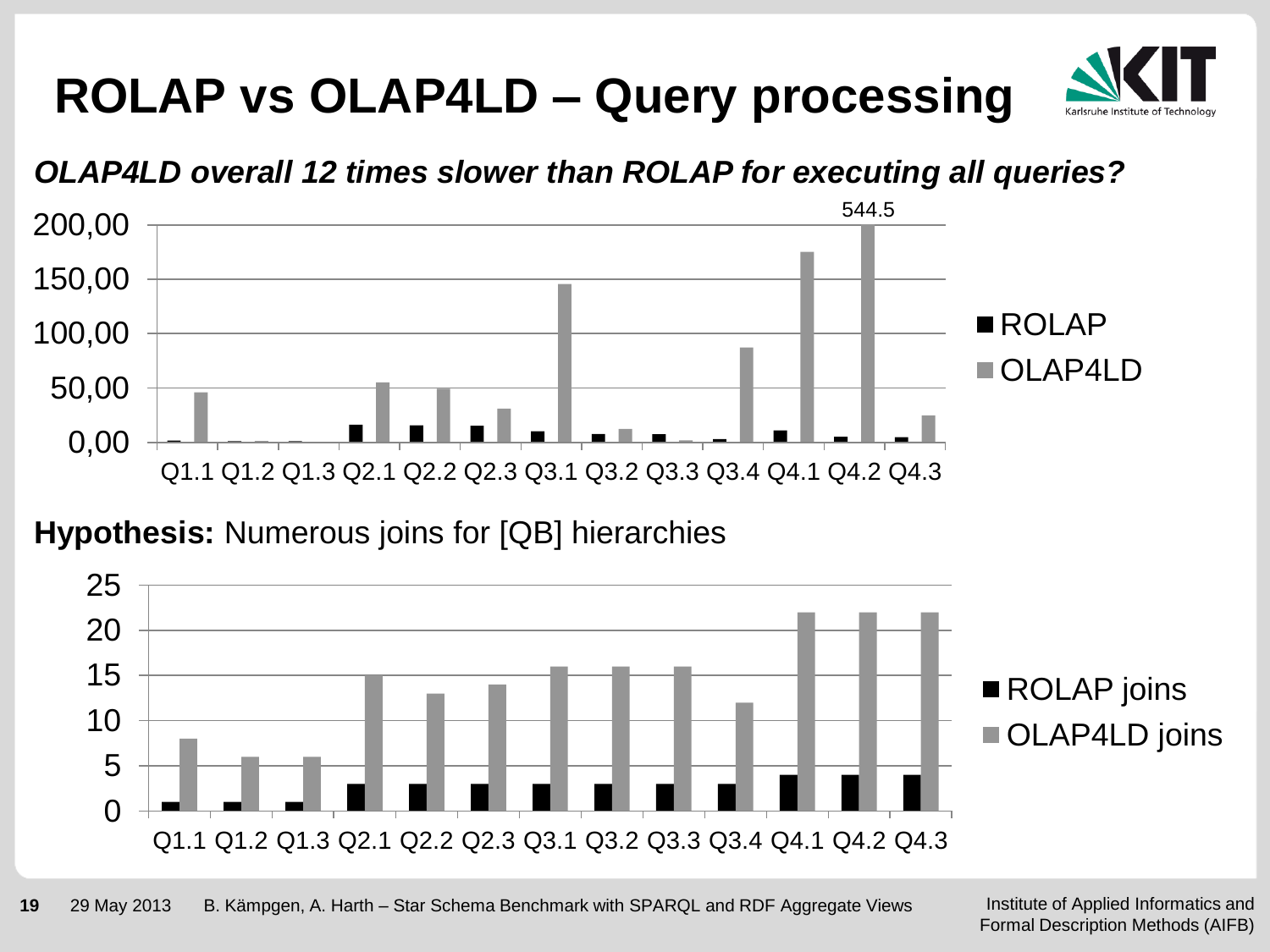

#### *OLAP4LD overall 12 times slower than ROLAP for executing all queries?*

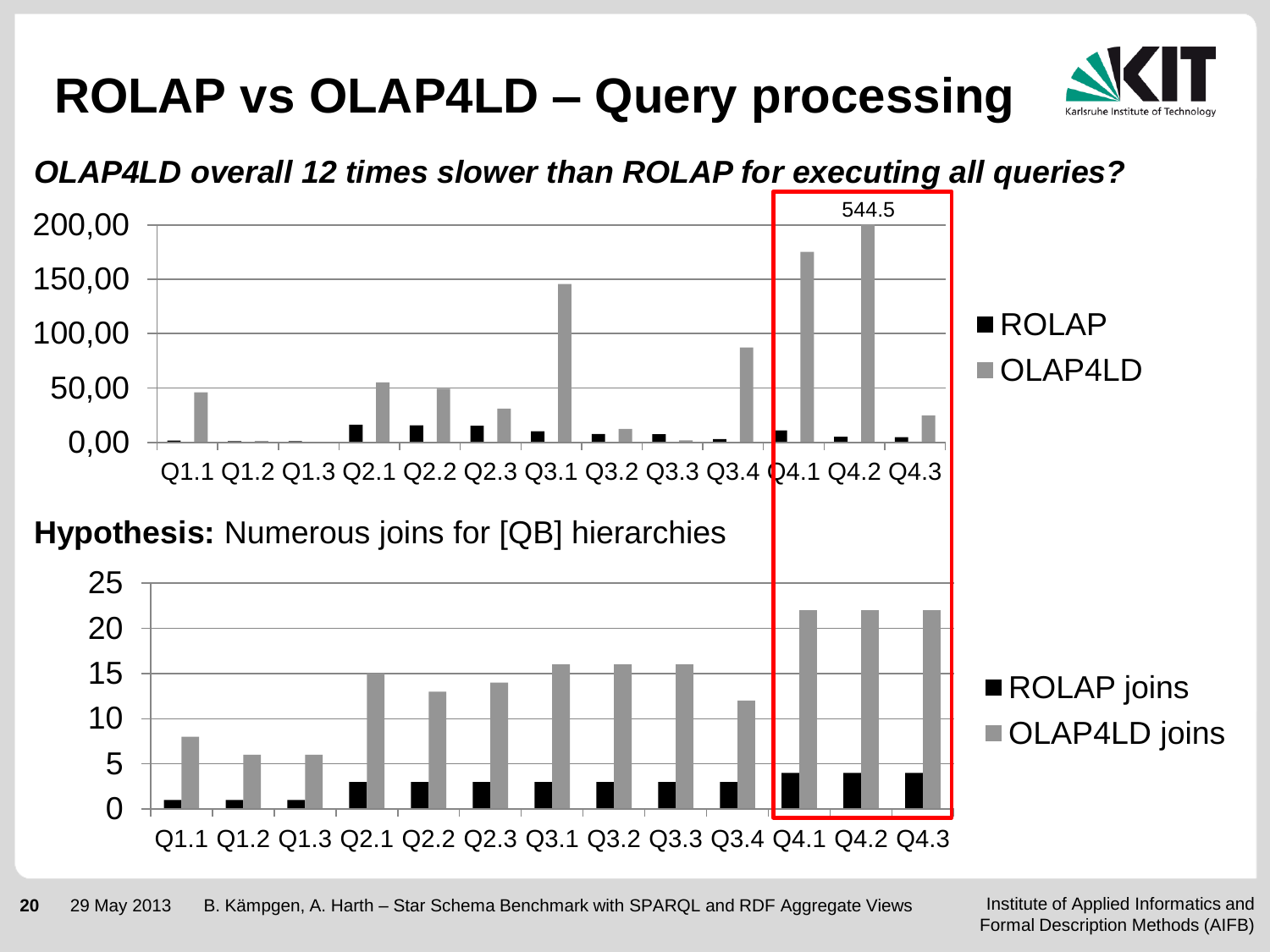

#### *OLAP4LD overall 12 times slower than ROLAP for executing all queries?*

#### ROLAP



Aggregation (Rollup) Dates  $\rightarrow$  Year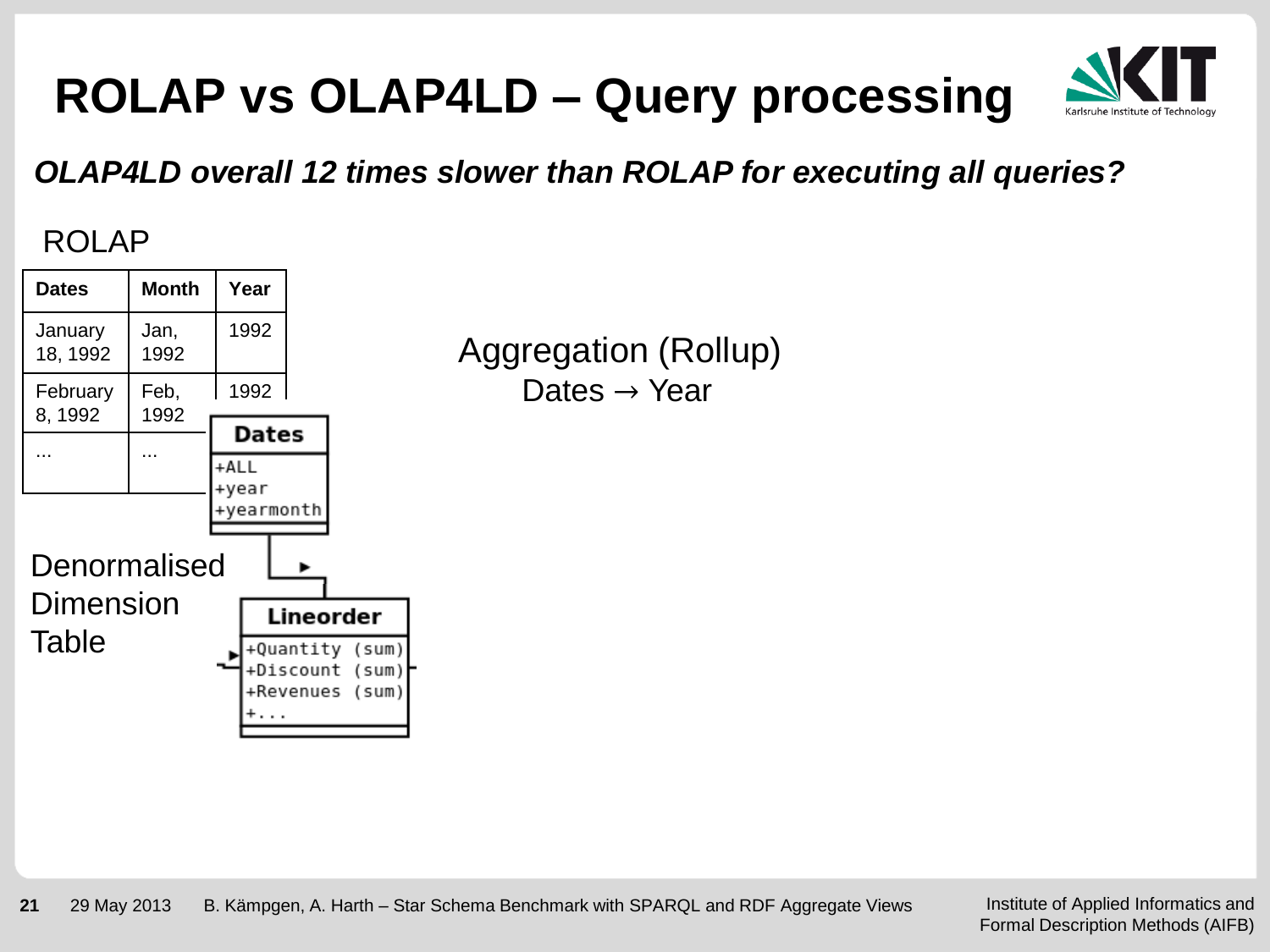

#### *OLAP4LD overall 12 times slower than ROLAP for executing all queries?*



Numerous joins **through skos:narrower paths** for [QB] hierarchies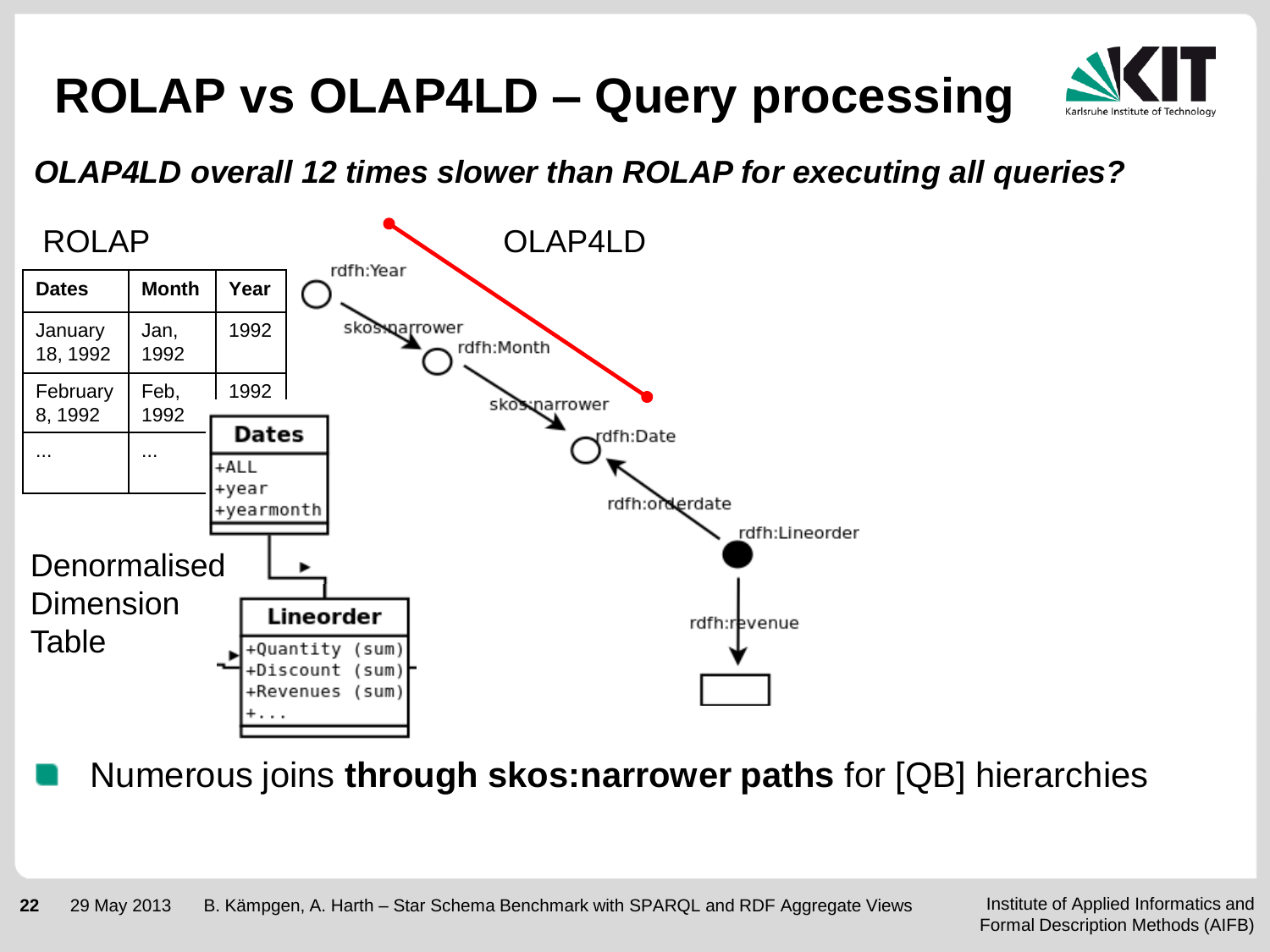

#### *OLAP4LD overall 12 times slower than ROLAP for executing all queries?*



Numerous joins **through skos:narrower paths** for [QB] hierarchies

Modeling more closely resembling Star Schema is faster (OLAP4LD-SSB)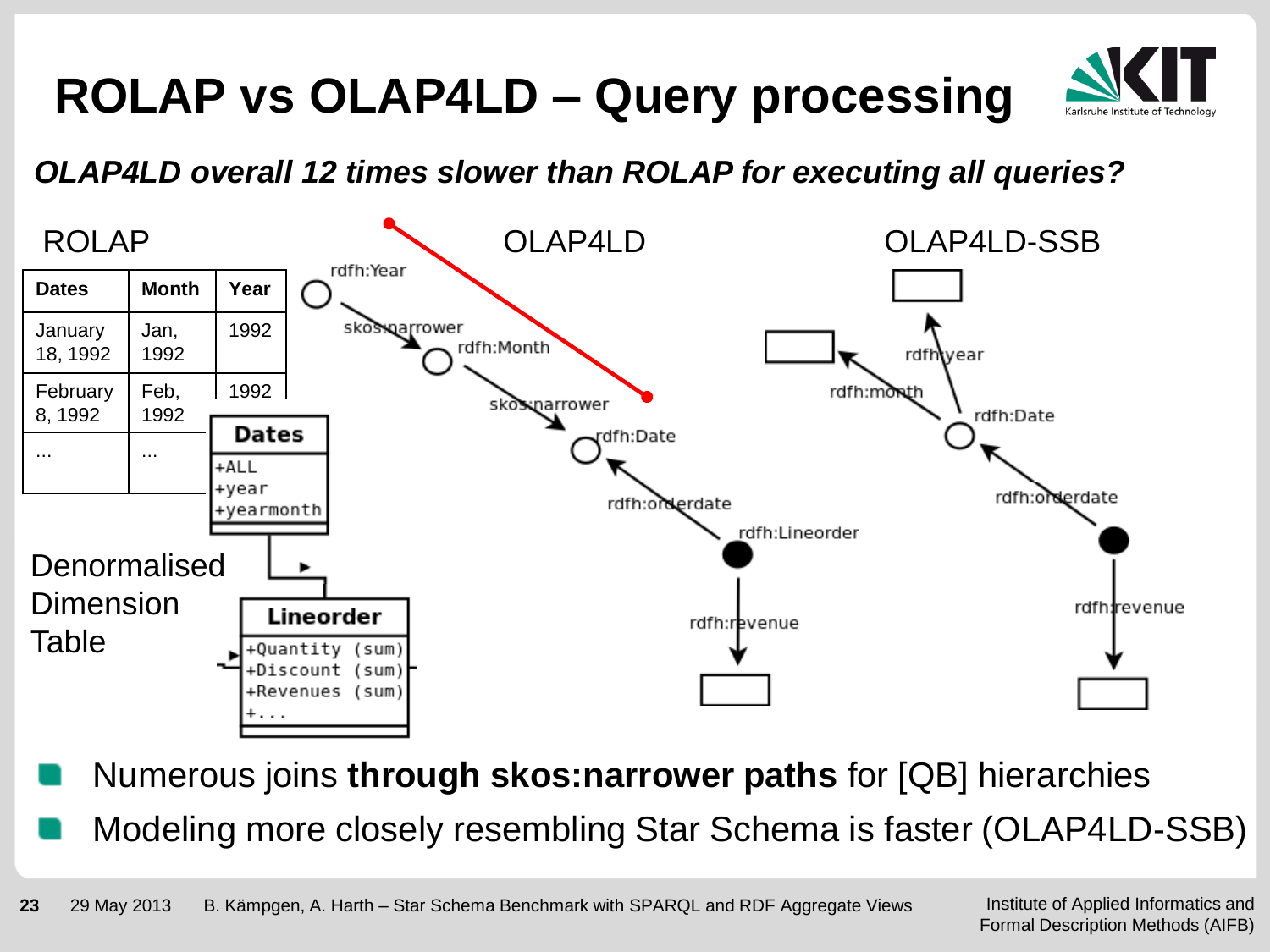

### **Outline**

- 1. Data Analytics on Statistics from the Web
- 2. Star Schema Benchmark (SSB)
- 3. Comparing OLAP on RDBMS and on Triple Store
- 4. Evaluating Materialised Aggregate Views
	- **1. RDF Aggregate Views**
	- 2. Performance Gain of RDF Aggregate Views
- 5. Conclusions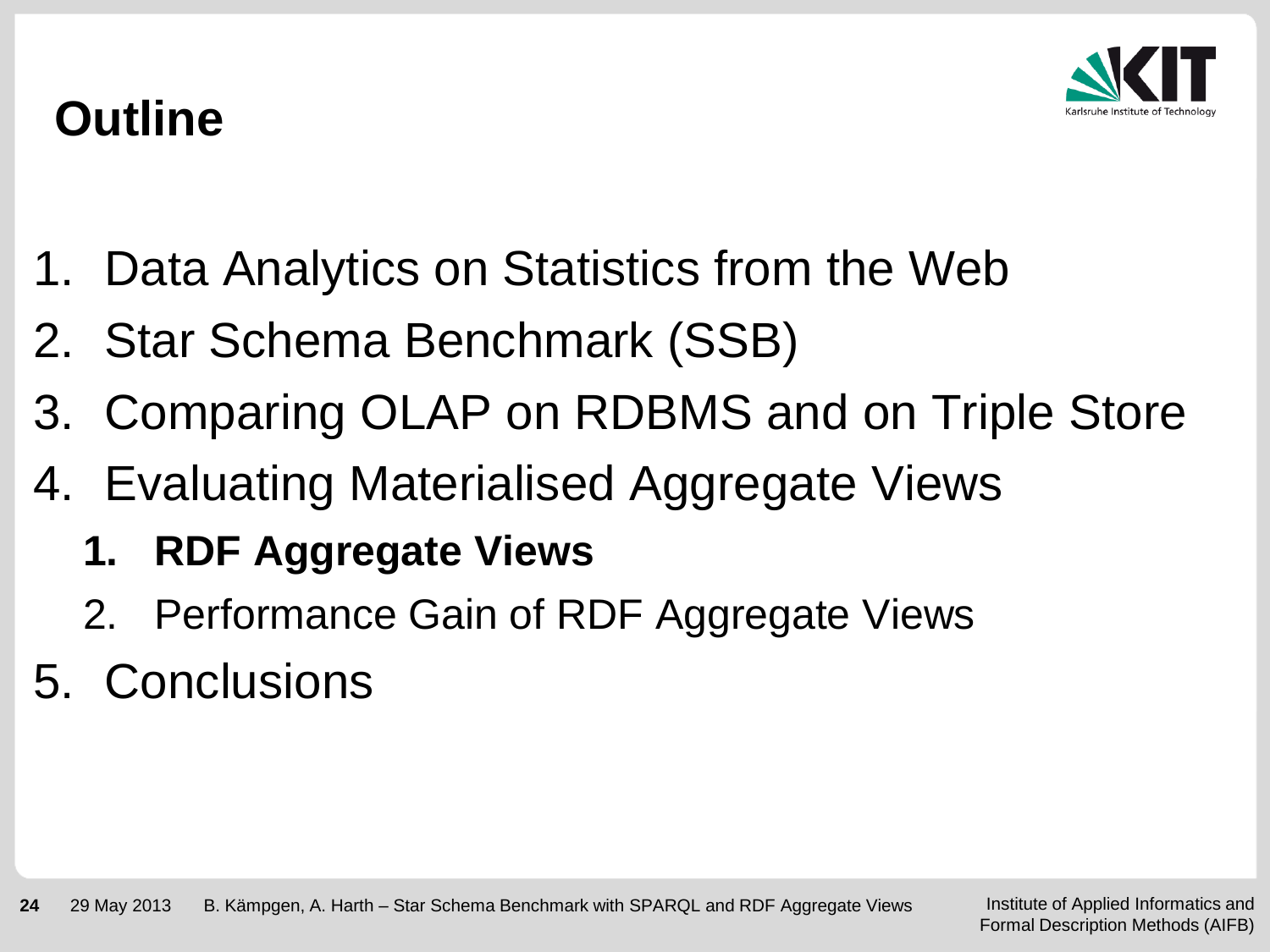### **Evaluating Materialised Aggregate Views**



Aggregate View (aka cuboid, group-by)

Lineorders on same level of granularity

Dates.Year Customer.ALL Part.Brand Supplier.Region Quantity.ALL Discount.ALL View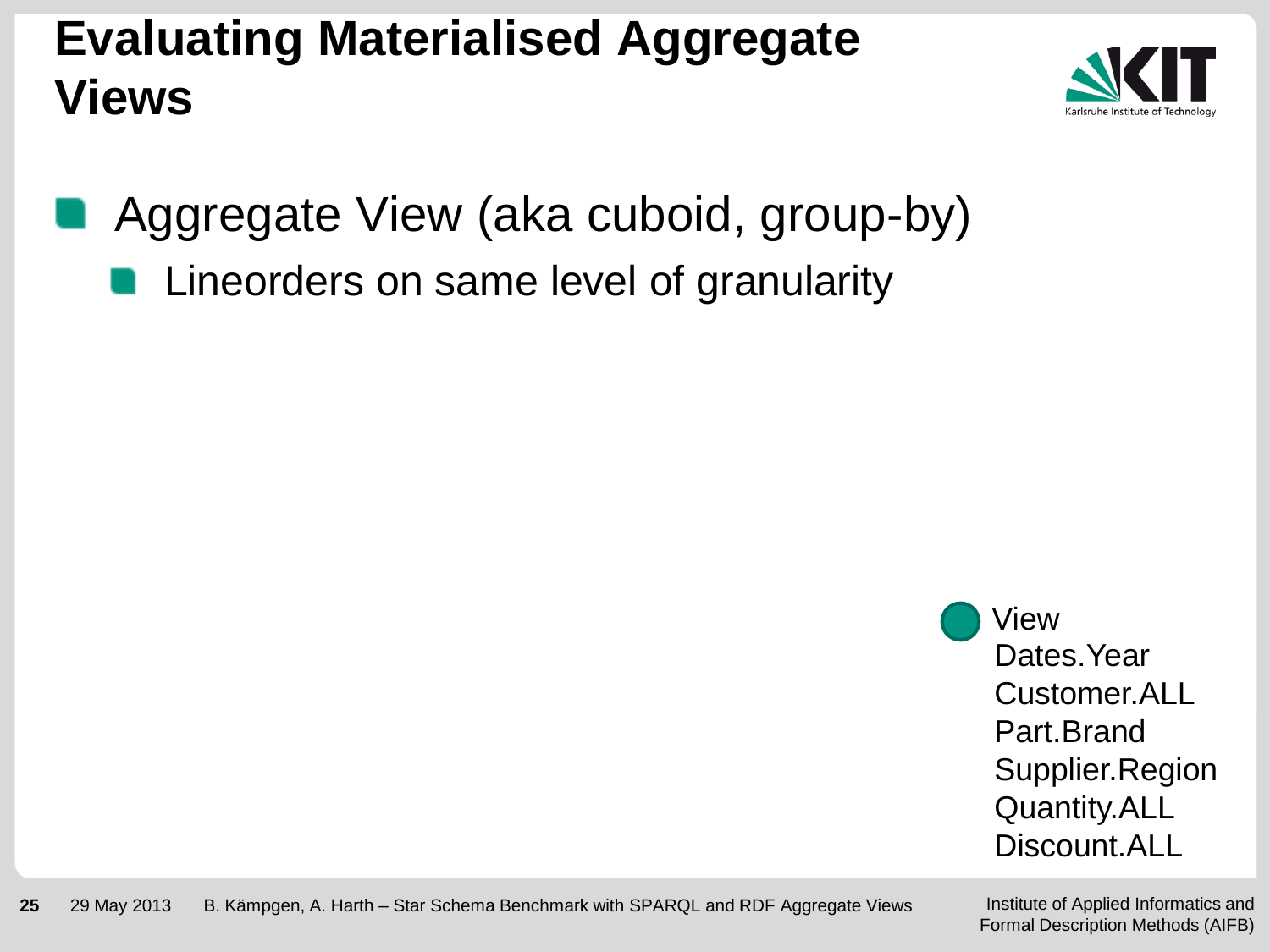### **Evaluating Materialised Aggregate Views**





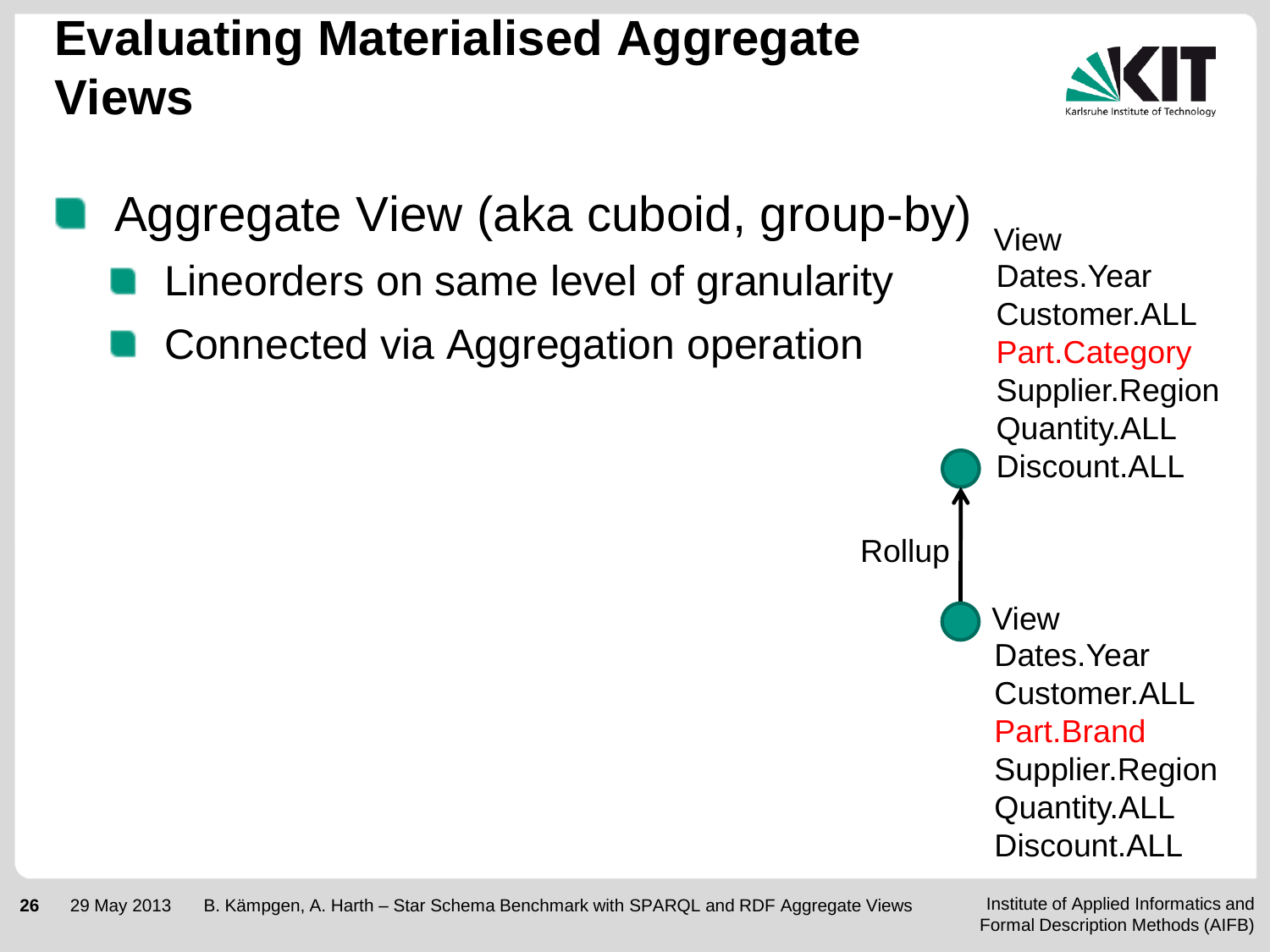### **Evaluating Materialised Aggregate Views**



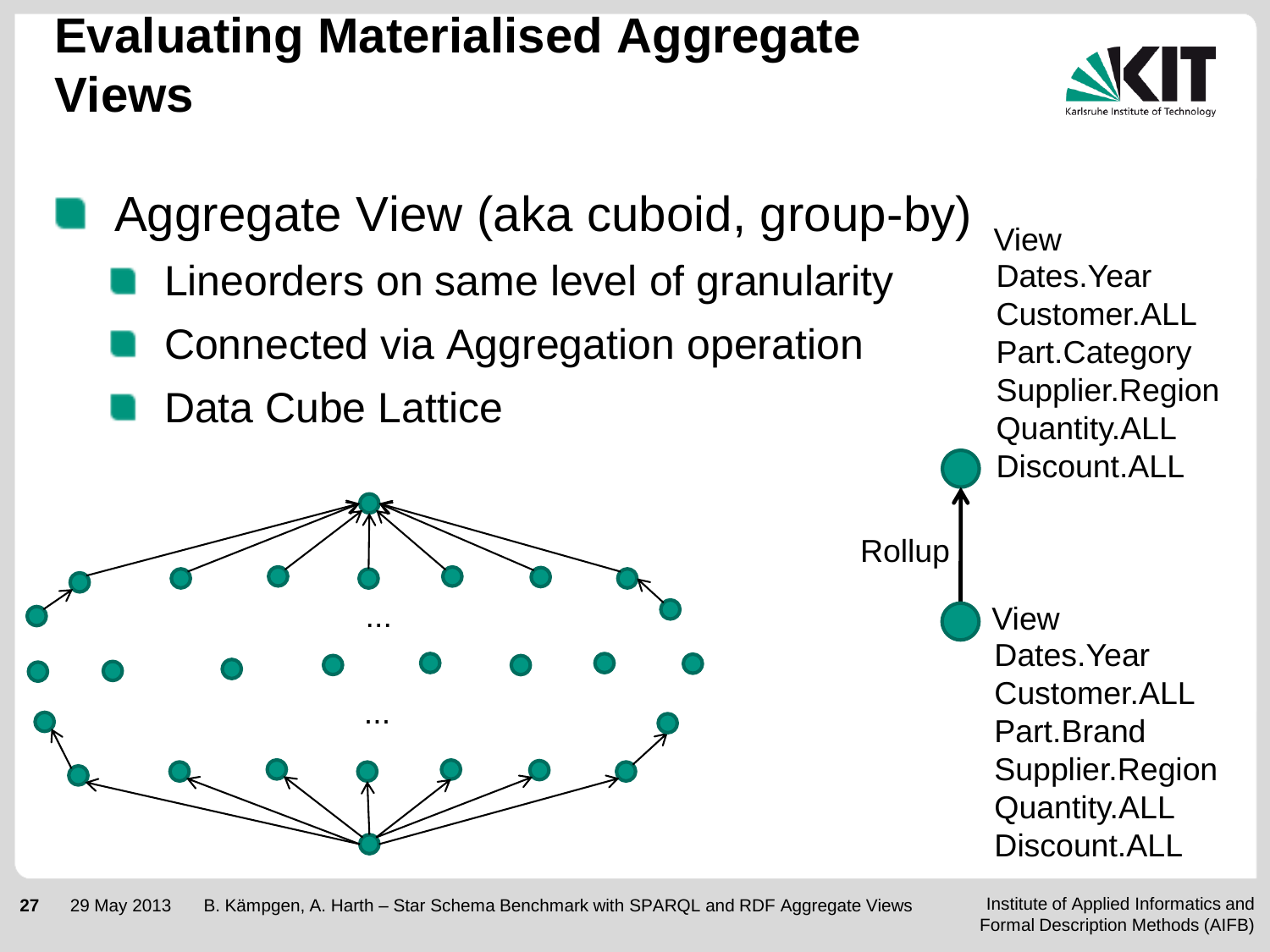### View computable from

- any view on lower level on Rollup path
- The higher the view in lattice the fewer lineorders

Number of views:

 $\prod \mid L_{_{i}} \mid$ (3,000)

Number of possible lineorders in data cube:

$$
\sum_{v \in View} \left( \prod_{i \in Level} |l_i(v)| \right) \quad (2.6 * 10^{19})
$$

#### **28** 29 May 2013 B. Kämpgen, A. Harth – Star Schema Benchmark with SPARQL and RDF Aggregate Views







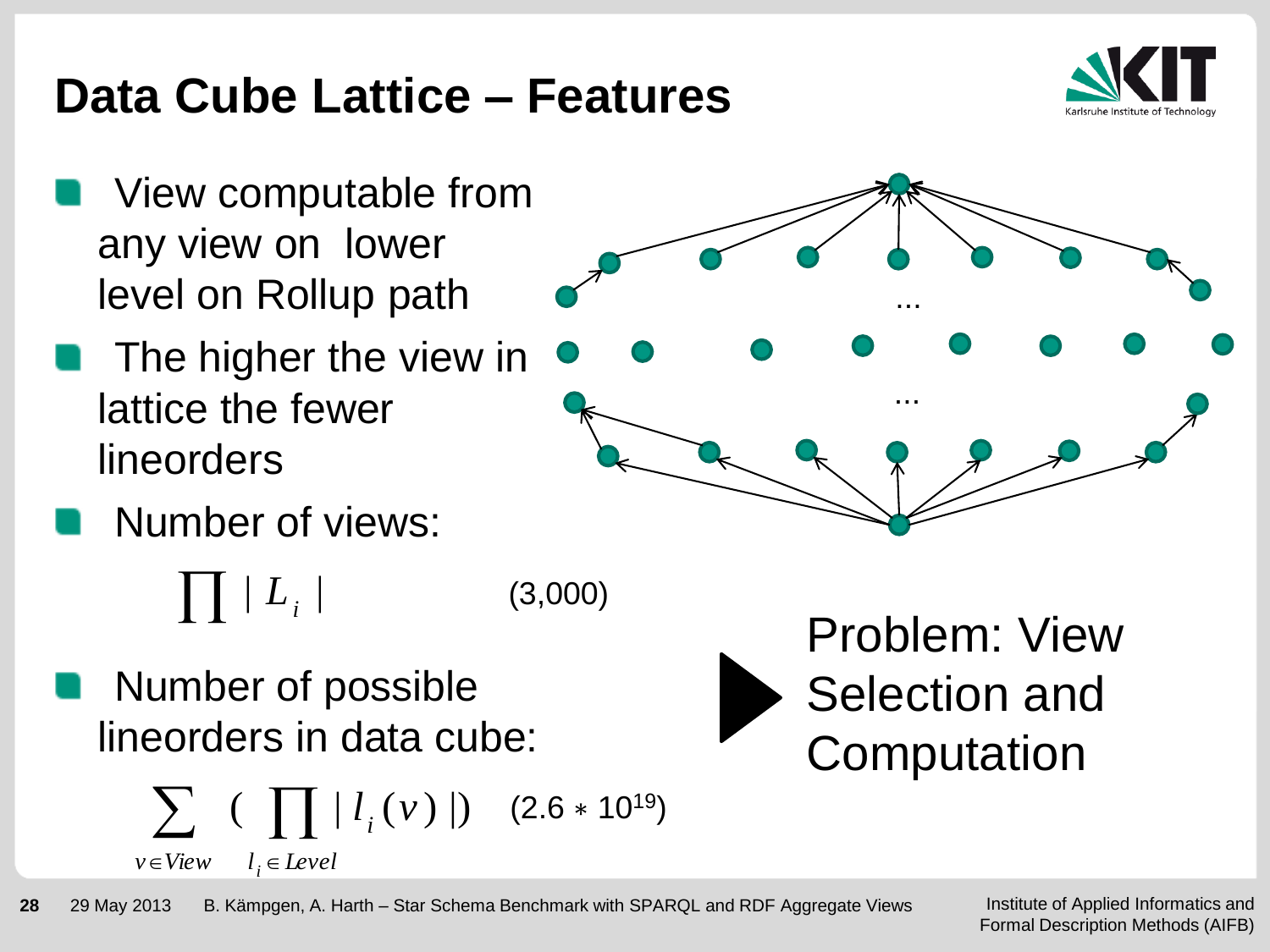### **View Selection and Computation**



- For each query, we **select** highest view from which query can be computed
	- Cost of answering query **proportional to number of lineorders** that need to be scanned

#### **Q2.1**

*Revenues per year and per product brands of product category MFGR#12 and of supplier from America.*

#### **Highest view to compute Q2.1**

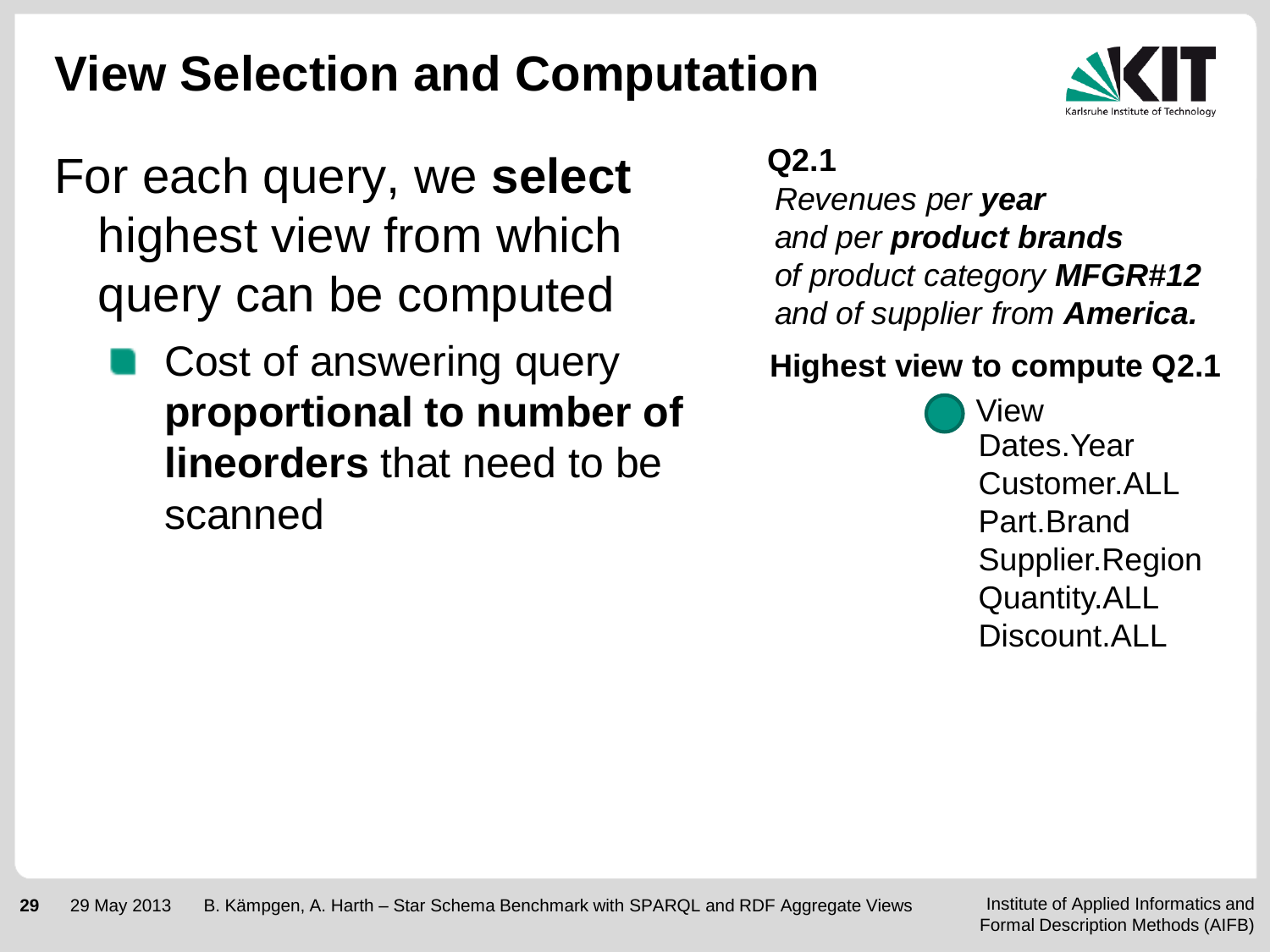### **View Selection and Computation**

- For each query, we **select** highest view from which query can be computed
	- Cost of answering query **proportional to number of lineorders** that need to be scanned

### We **compute** views via SPARQL INSERT queries

Views are **[QB] slices** of the lineorder data cube that fix dimensions to ALL value

#### **Q2.1**

*Revenues per year and per product brands of product category MFGR#12 and of supplier from America.*

#### **Highest view to compute Q2.1**



#### **Slice of view Q2.1**



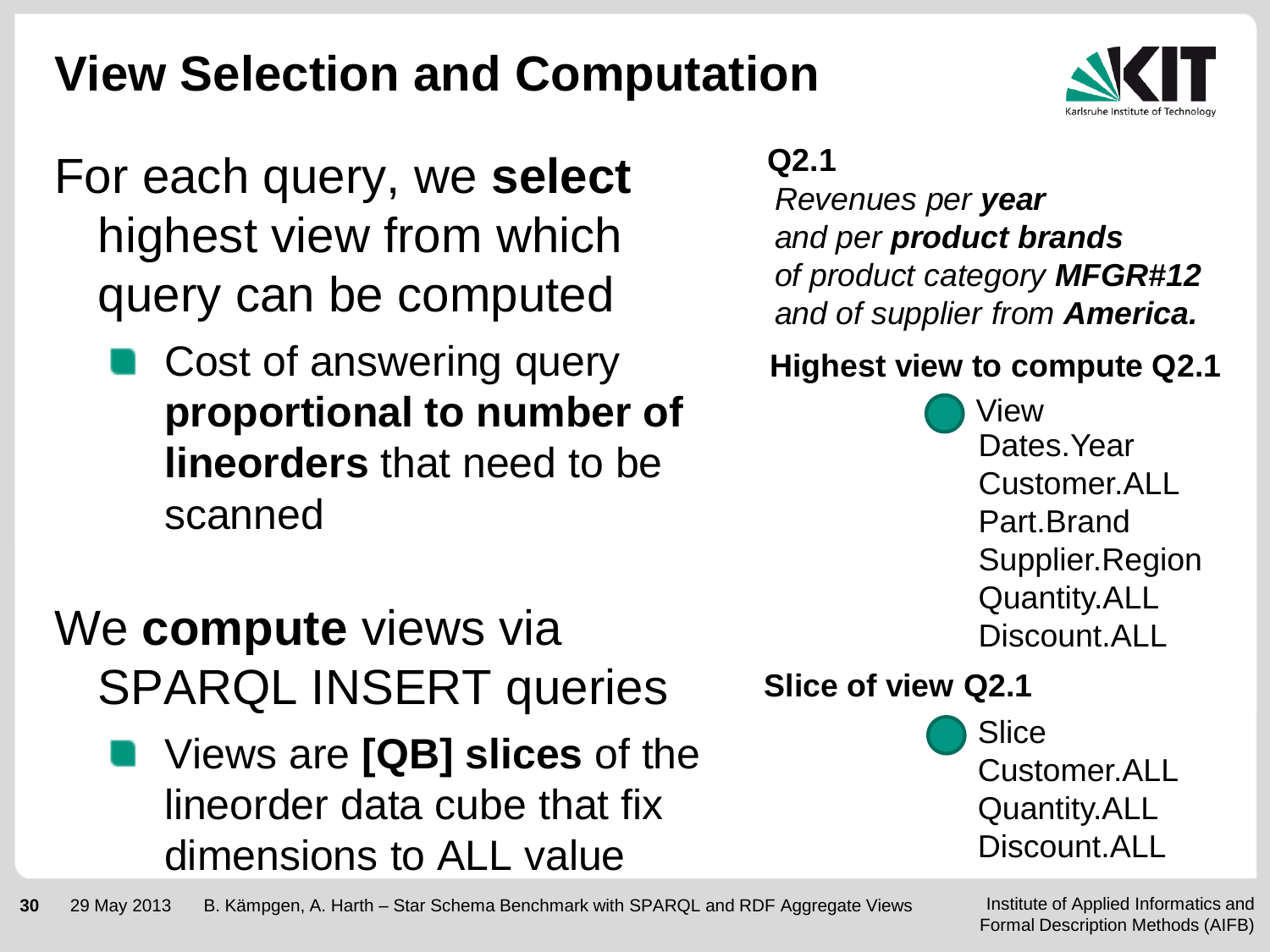

### **Outline**

- 1. Data Analytics on Statistics from the Web
- 2. Star Schema Benchmark (SSB)
- 3. Comparing OLAP on RDBMS and on Triple Store
- 4. Evaluating Materialised Aggregate Views
	- 1. RDF Aggregate Views
	- **2. Performance Gain of RDF Aggregate Views**
- 5. Conclusions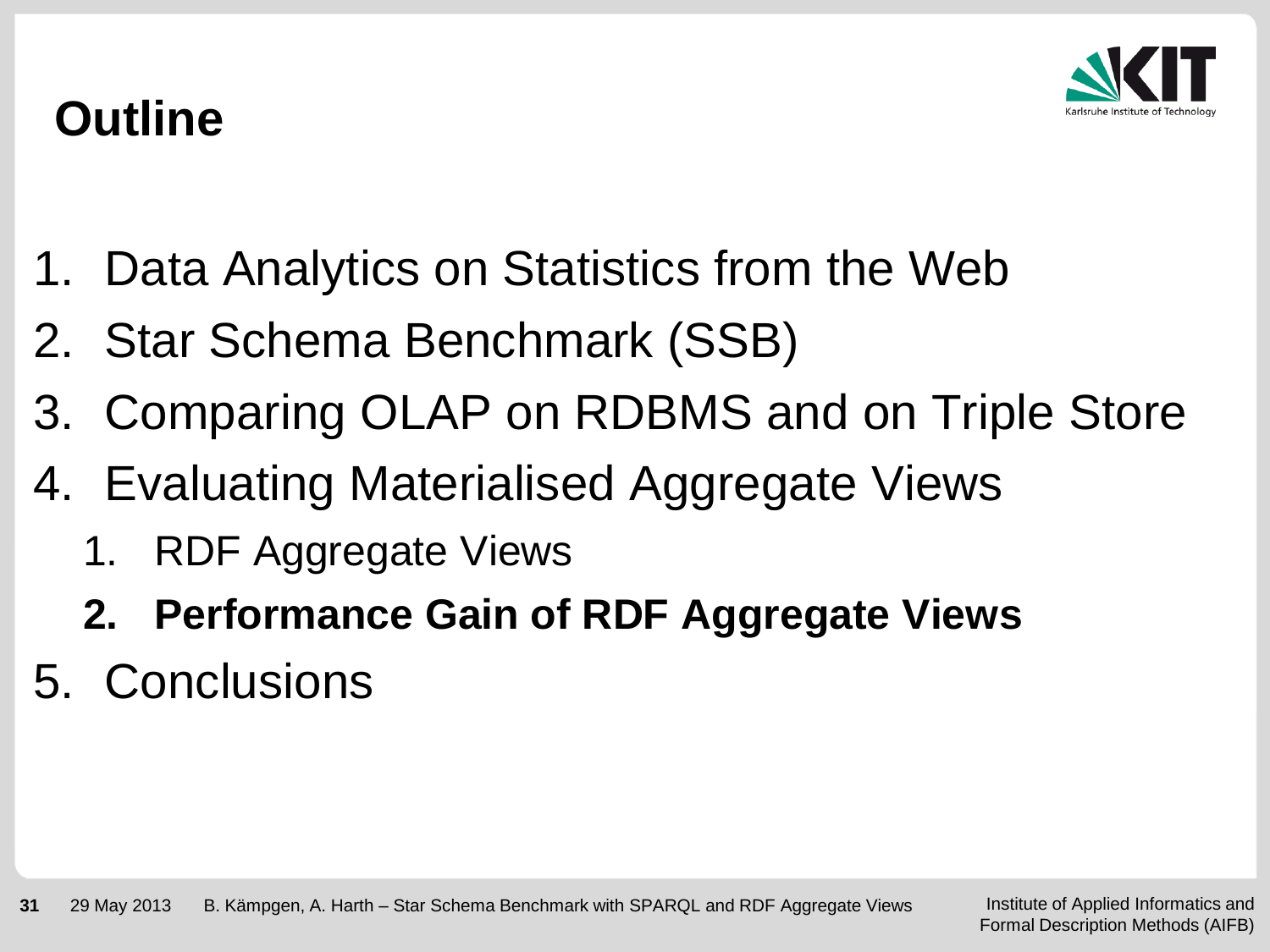

# **Problem: ROLAP vs OLAP4LD –**

**Performance? Materialised Aggregate Views?**

|                             | <b>No Materialisation</b> | <b>Materialisation</b> |
|-----------------------------|---------------------------|------------------------|
| <b>RDBMS/SQL</b>            | <b>ROLAP</b>              | ROLAP-M                |
| (MySQL)                     | (Mondrian)                | (Mondrian)             |
| <b>Triple Store/ SPARQL</b> | OLAP4LD                   | OLAP4LD-M              |
| (Open Virtuoso)             | (olap4ld)                 | $\alpha$ (olap4ld)     |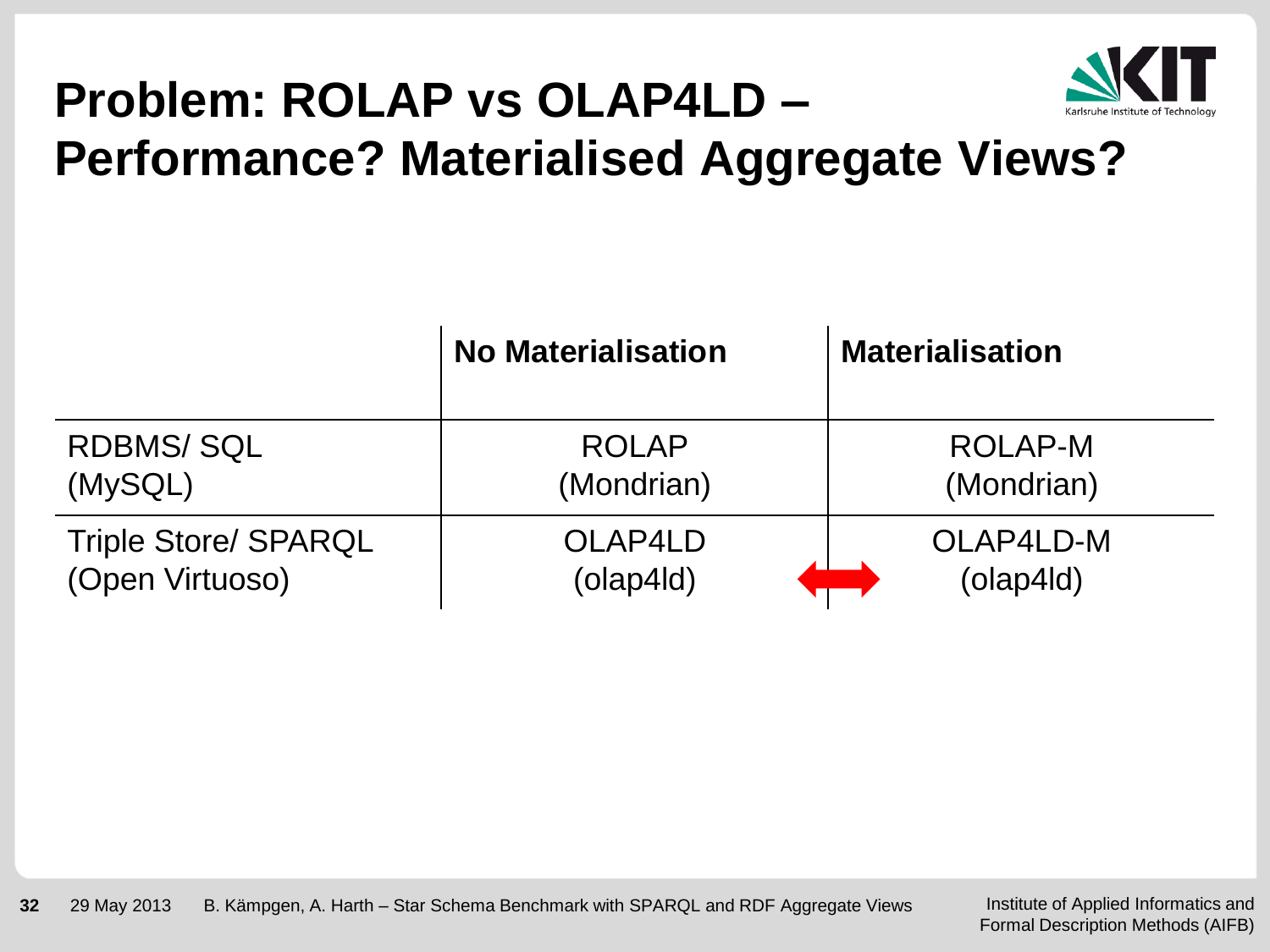### **OLAP4LD vs OLAP4LD-M – Results**



## **Elapsed query time (eqt)**

OLAP4LD-M overall 2 times slower than OLAP4LD, but 13 times faster for query flight Q4

$$
\frac{\sum eqt_{\text{olap 4ld-m}}(q_i)}{\sum eqt_{\text{olap 4ld}}(q_i)} \approx 2
$$

(ROLAP-M overall is 50 times faster than ROLAP)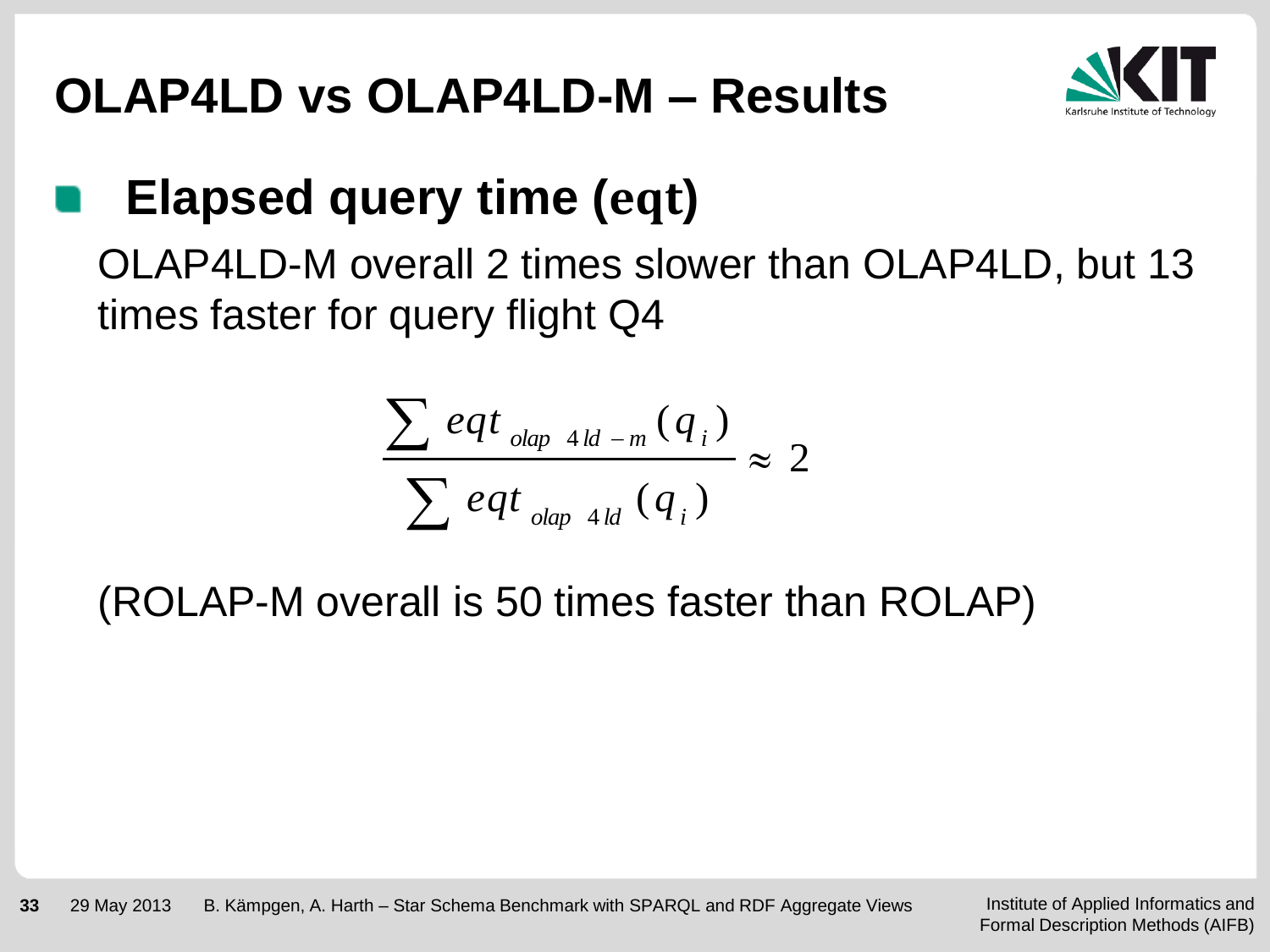

#### *OLAP4LD-M overall 2 times slower than OLAP4LD?*



**Hypothesis:** OLAP4LD-M scans all lineorders although view contains fraction

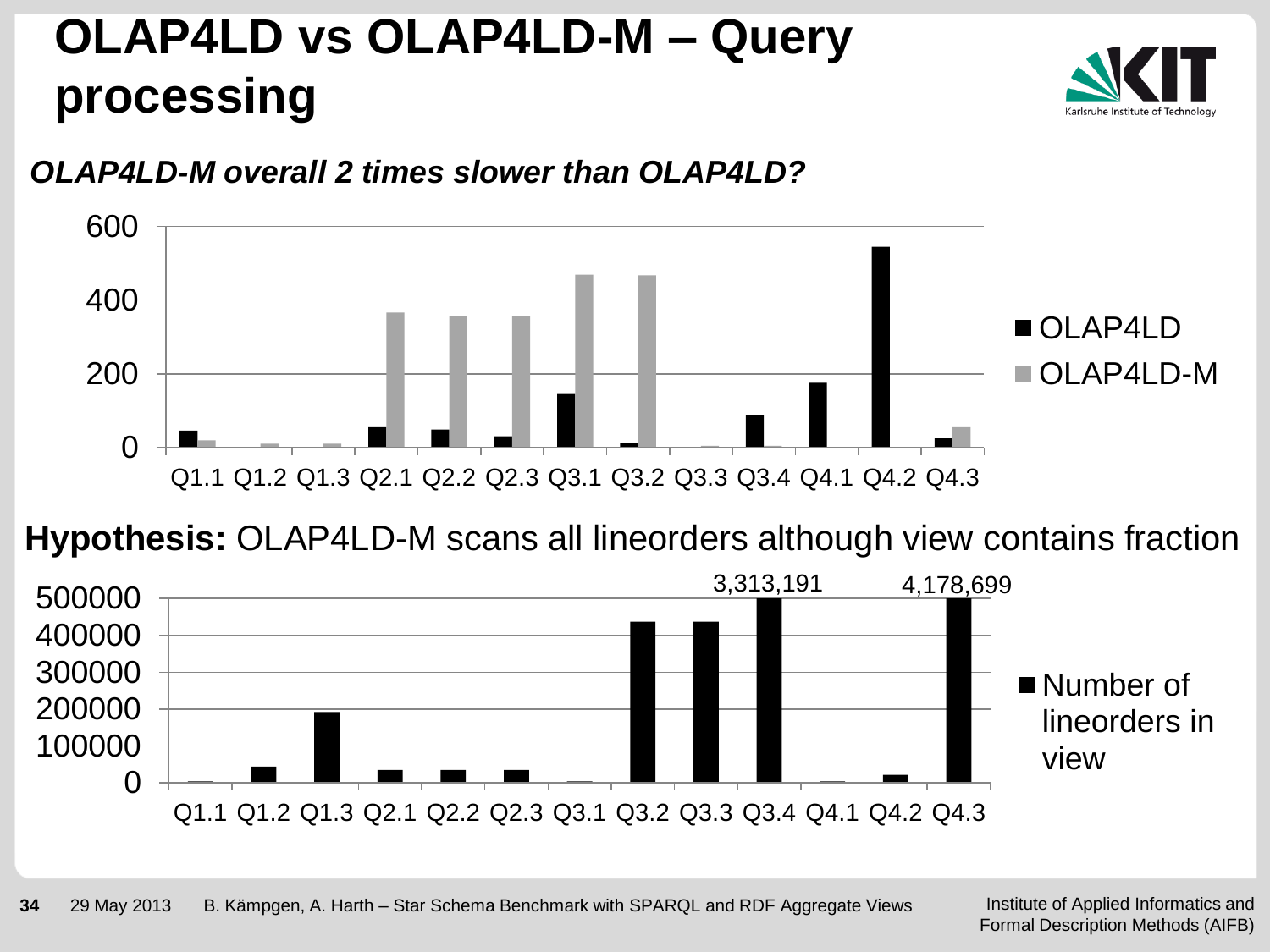

#### *OLAP4LD-M overall 2 times slower than OLAP4LD?*



**Hypothesis:** OLAP4LD-M scans all lineorders although view contains fraction

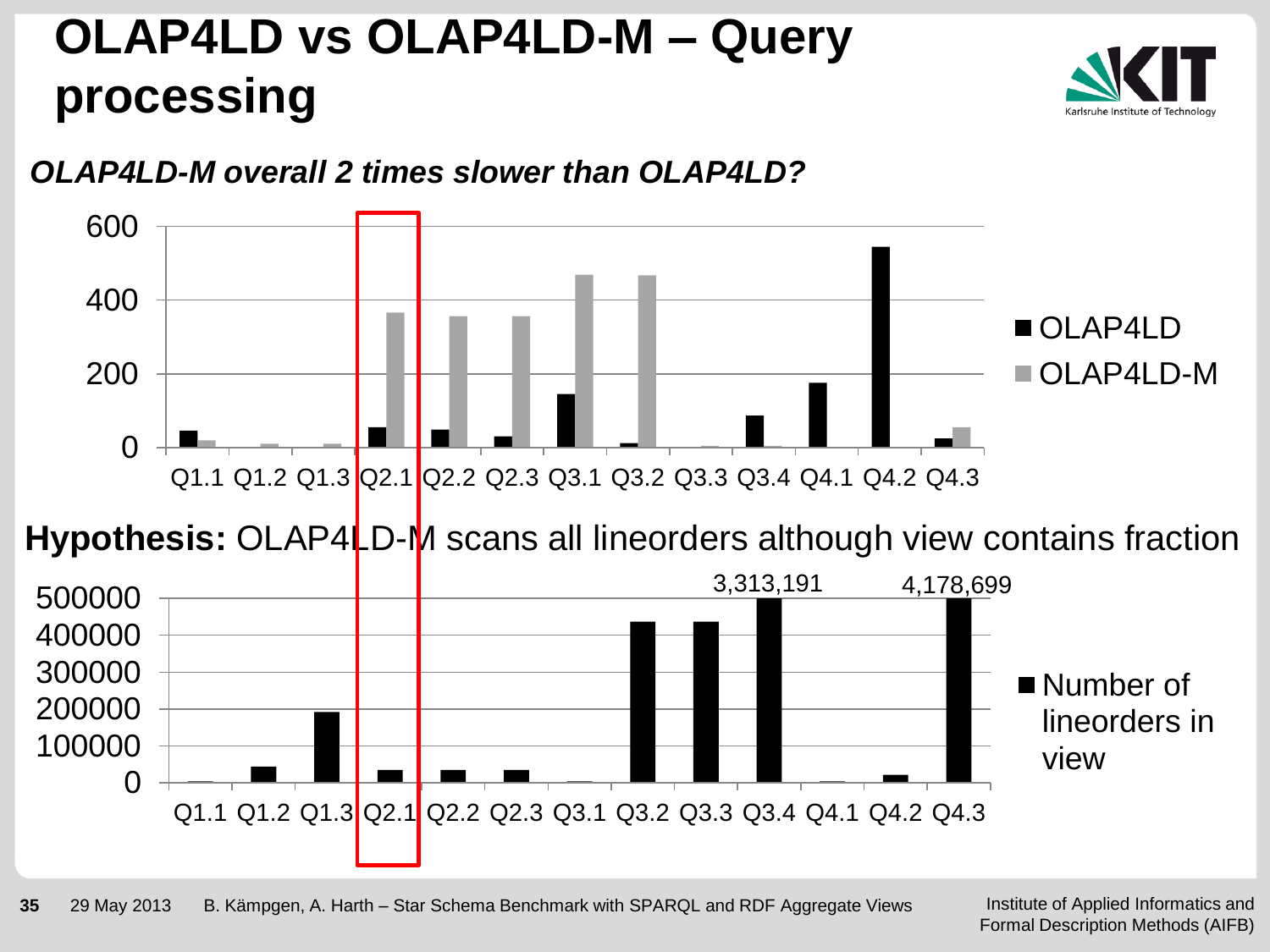

*OLAP4LD-M overall 2 times slower than OLAP4LD, but 13 times faster for Q4?*

#### **ROLAP-M**

View\_Q2.1

+Dates.Year +Supplier.Region +Part.Brand1 +Revenues (sum)

#### No joins needed for ROLAP-M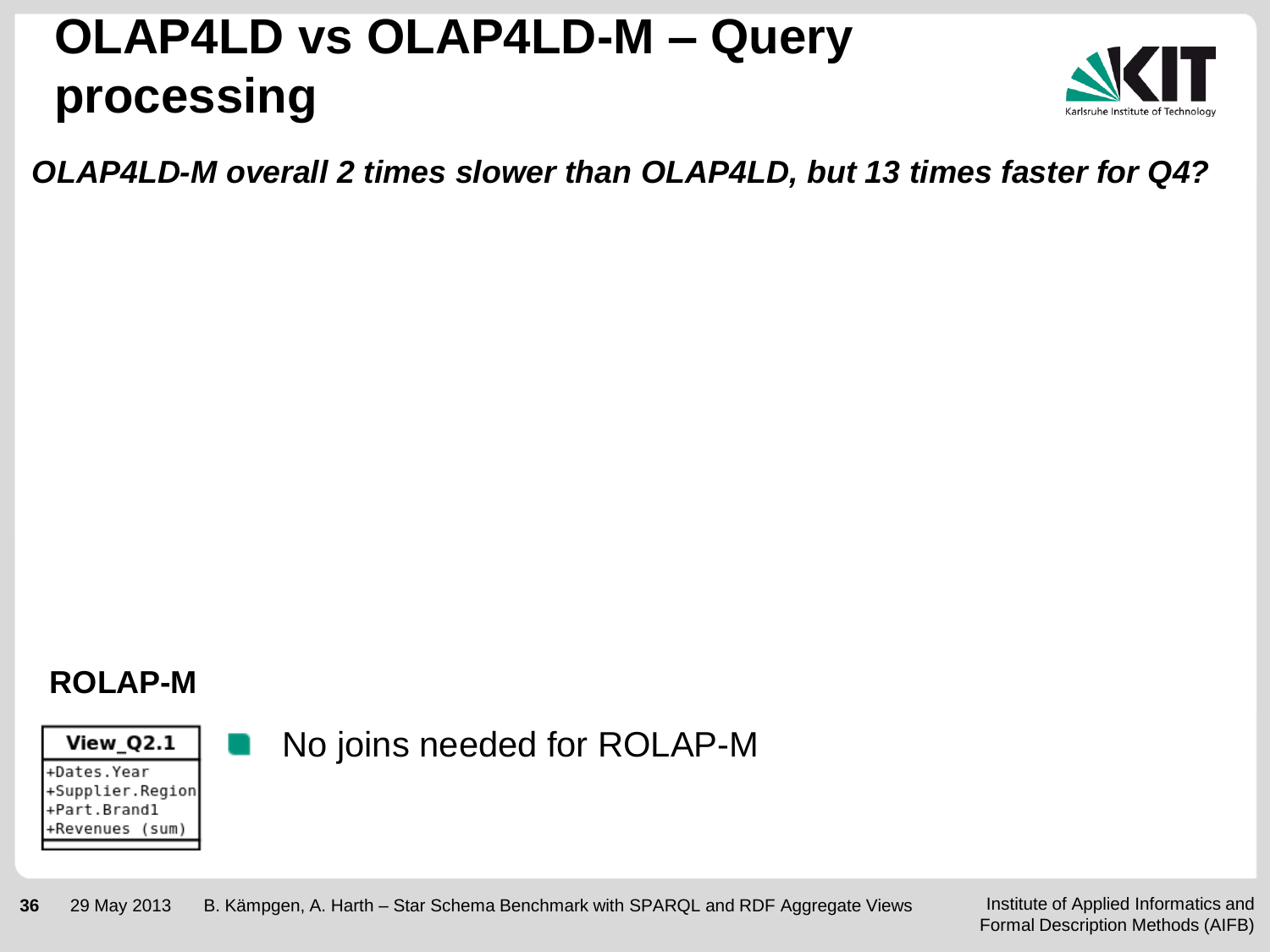*OLAP4LD-M overall 2 times slower than OLAP4LD, but 13 times faster for Q4?*



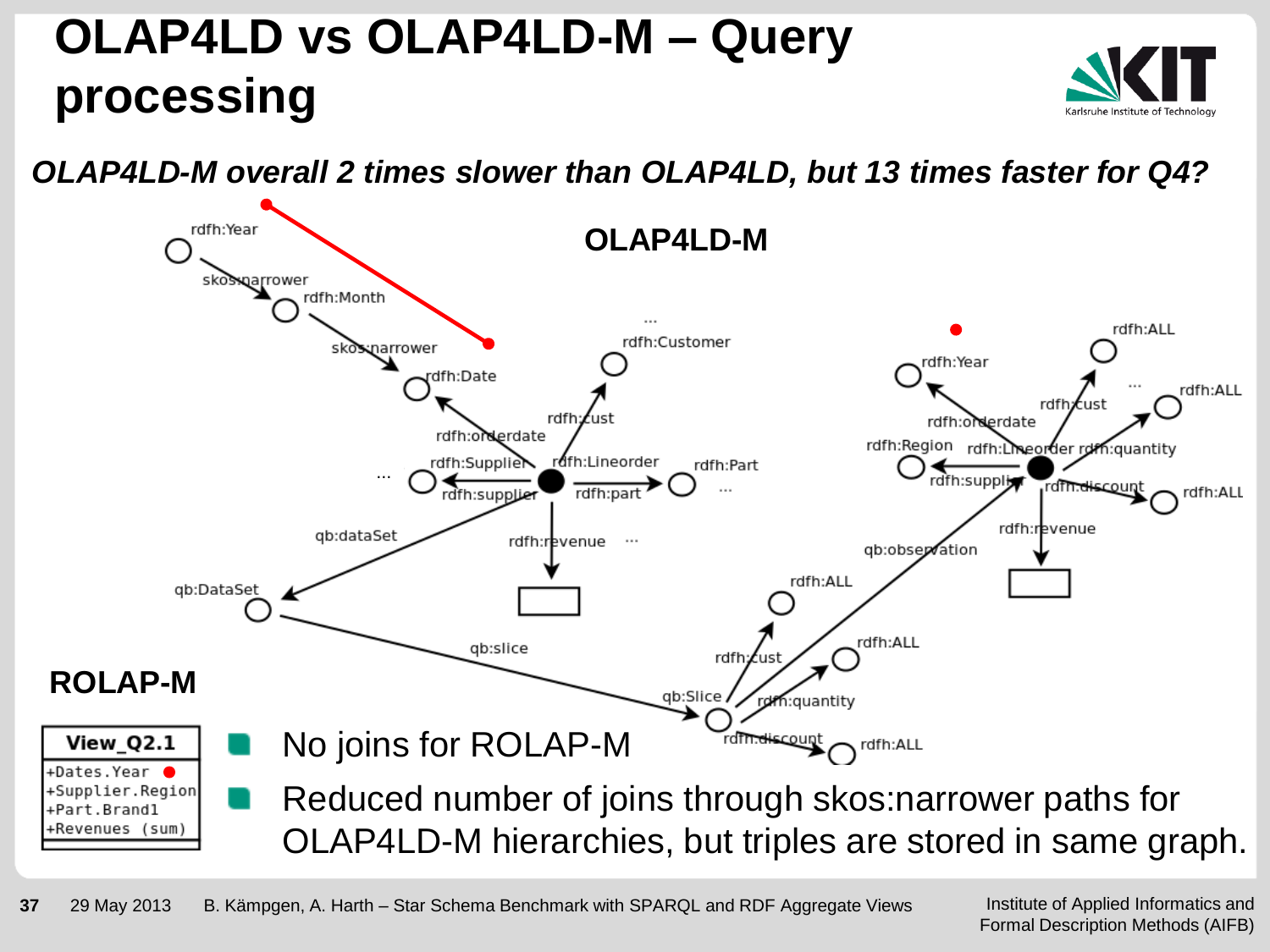

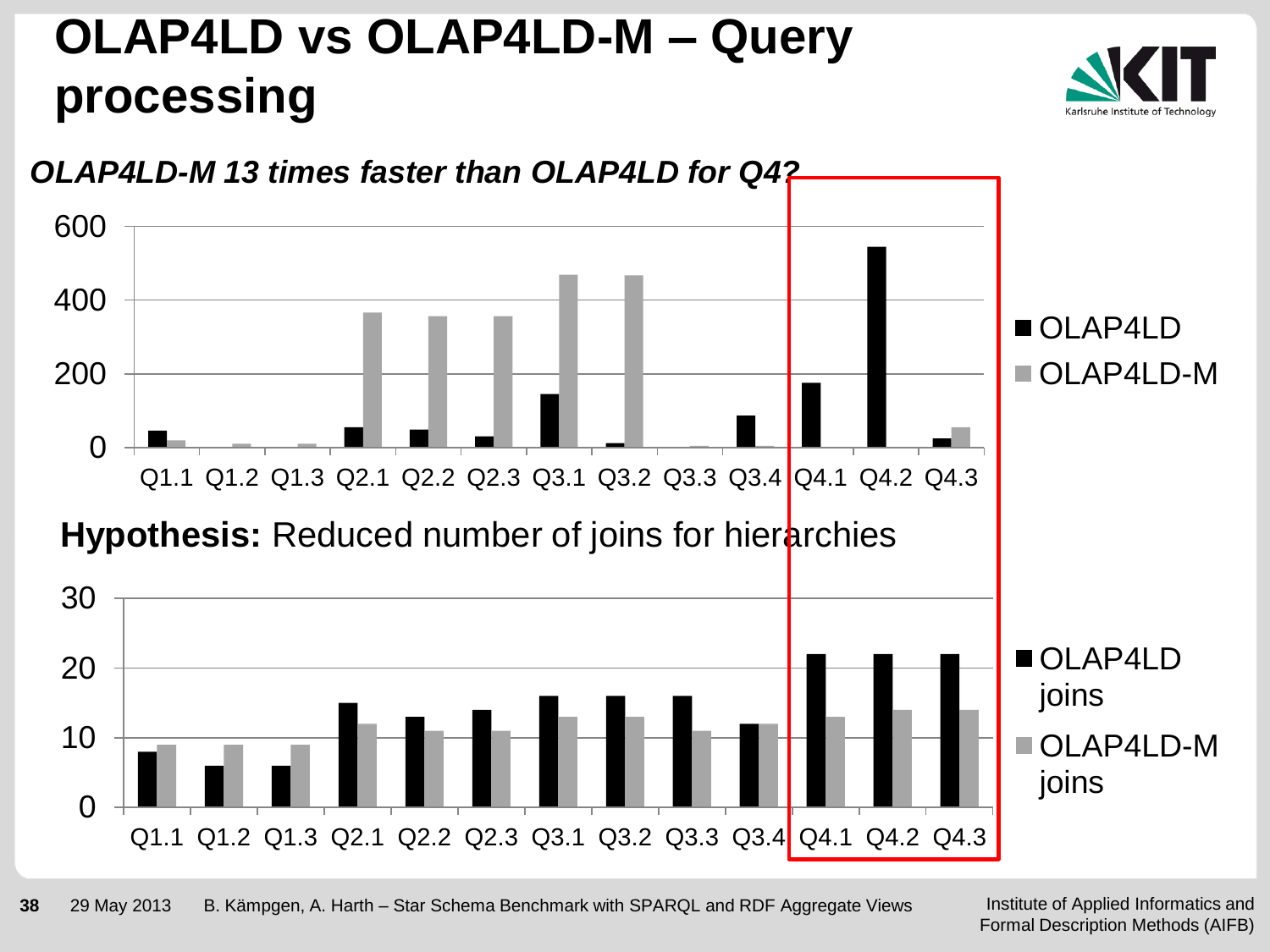### **Conclusion: No Size Fits All – Efficiency versus Modeling Trade-off**



- **Efficiency:** Triple Stores per se not worse for analytical queries than RDBMS
	- If modelled **similar to Star Schema**, query processing just as fast as on RDBMS
- **Modeling:** If modeled using standard vocabulary [QB], statistics can more easily be integrated with other data sources, but
	- Require numerous **joins for hierarchies**
	- **RDF aggregate views** can be represented but increase number of triples in graph
	- Some queries **successfully optimised but** others much slower
- Analytical queries **on Statistical Linked Data** call for more optimised query engines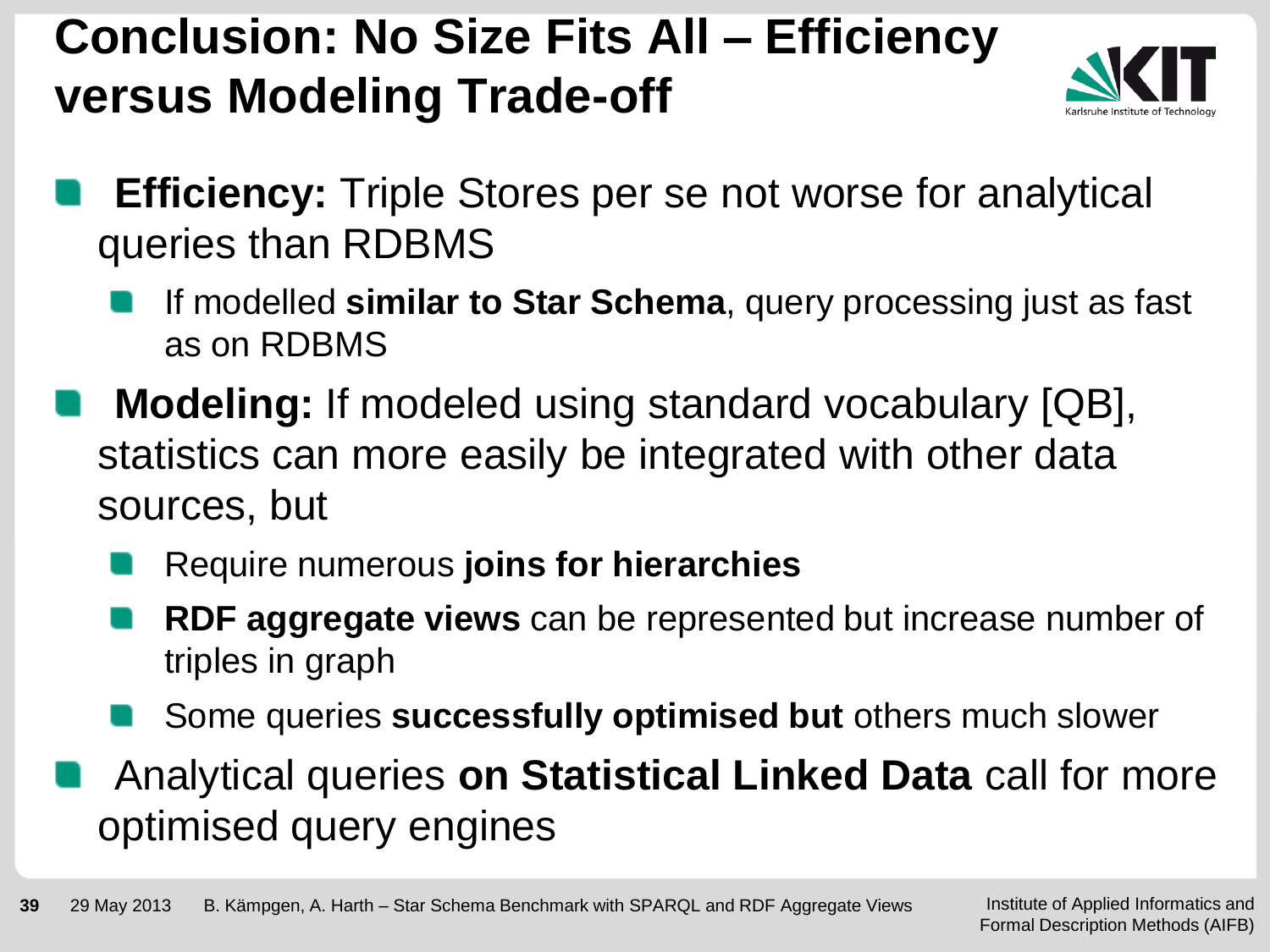

Paper website: http://people.aifb.kit.edu/bka/ssb-benchmark/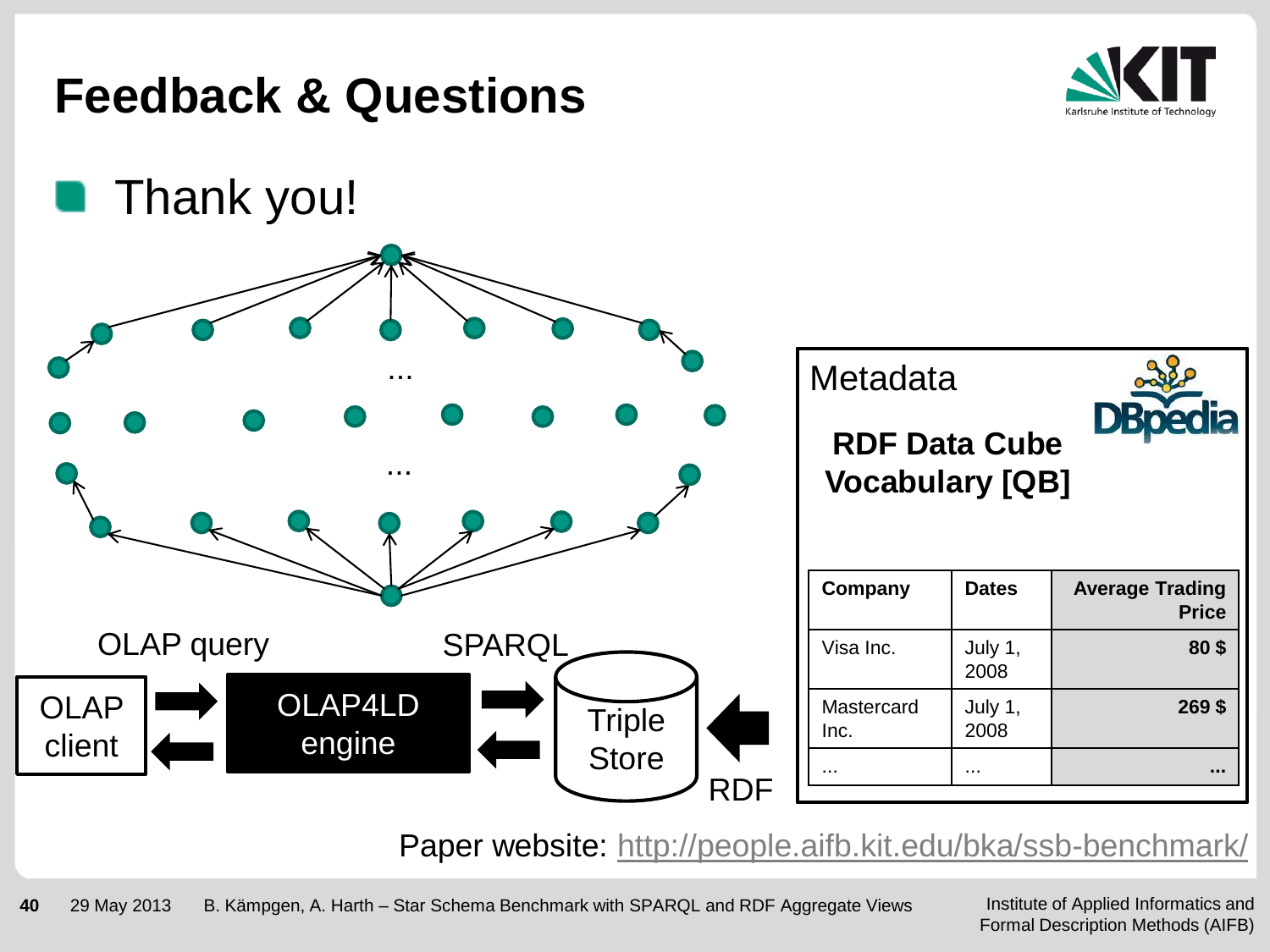#### **References**



- [1] Spyros Kotoulas, Jacopo Urbani, Peter A. Boncz, Peter Mika: Robust Runtime Optimization and Skew-Resistant Execution of Analytical SPARQL Queries on Pig. ISWC. 2012.
- [2] Lefteris Sidirourgos, Romulo Goncalves, Martin Kersten, Niels Nes, and Stefan Manegold. 2008. Column-store support for RDF data management: not all swans are white. Proc. VLDB Endow. 2008.
- [SCOVO] Michael Hausenblas, Wolfgang Halb, Yves Raimond, Lee Feigenbaum, and Danny Ayers. SCOVO: Using Statistics on the Web of Data. ESWC 2009 Heraklion. 2009.
- [QB4OLAP] Lorena Etcheverry, Alejandro A. Vaisman: QB4OLAP: A Vocabulary for OLAP Cubes on the Semantic Web. ISWC Workshop on Consuming Linked Data. 2012.
- [QB] <http://www.w3.org/TR/vocab-data-cube/>
- [3] Lorena Etcheverry, Alejandro Vaisman. Views over RDF Datasets: A Survey. Reasoning Web Summer School. 2011.
- [SSB] O'Neil, P., O'Neil, E., Chen, X.: Star Schema Benchmark Revision 3. Tech. rep., UMass/Boston (2009), <http://www.cs.umb.edu/~poneil/StarSchemaB.pdf>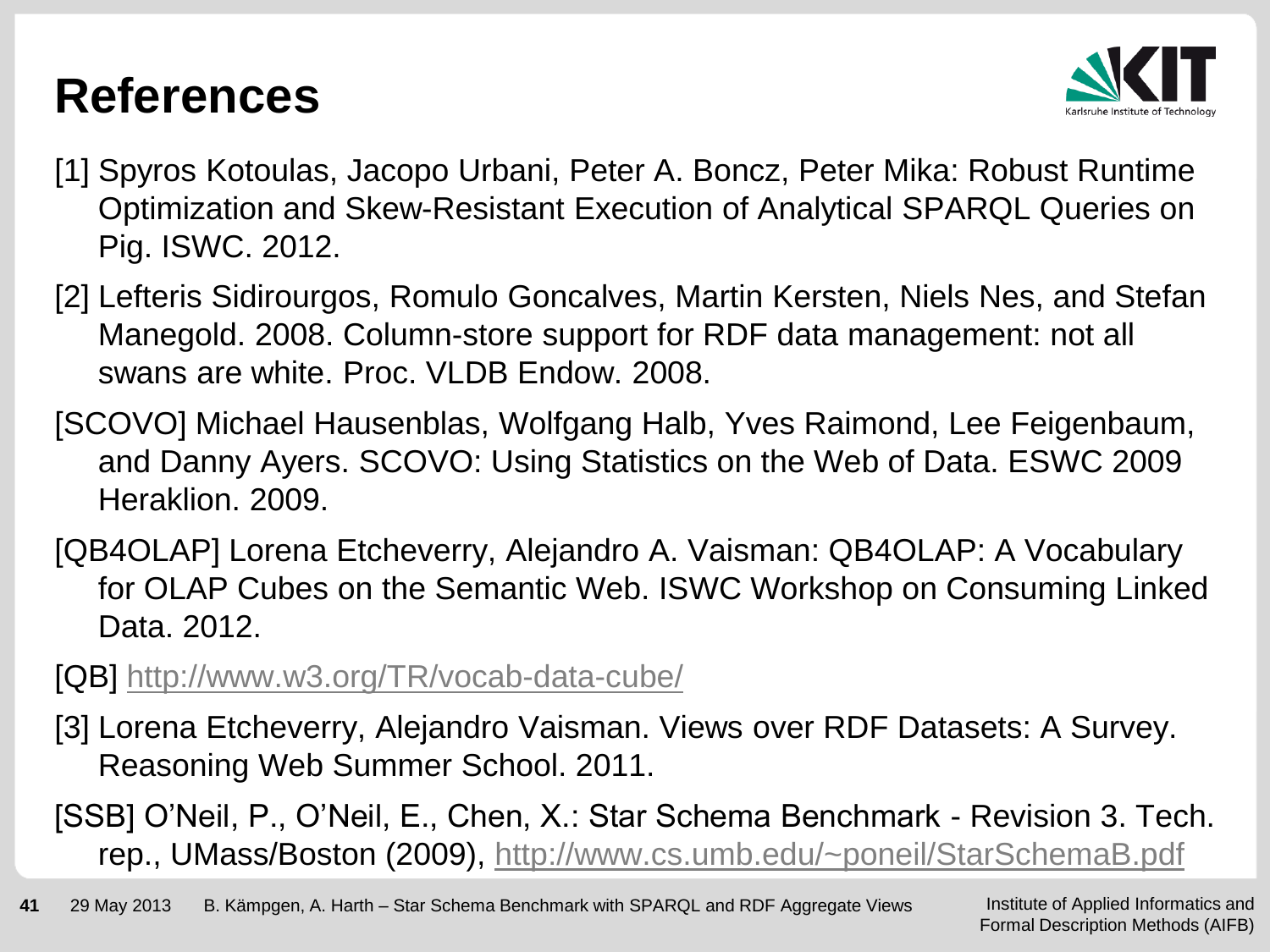### **Backup: ROLAP vs OLAP4LD – Preprocessing**

#### *OLAP4LD takes 261 times longer than ROLAP for transforming and loading the data?*



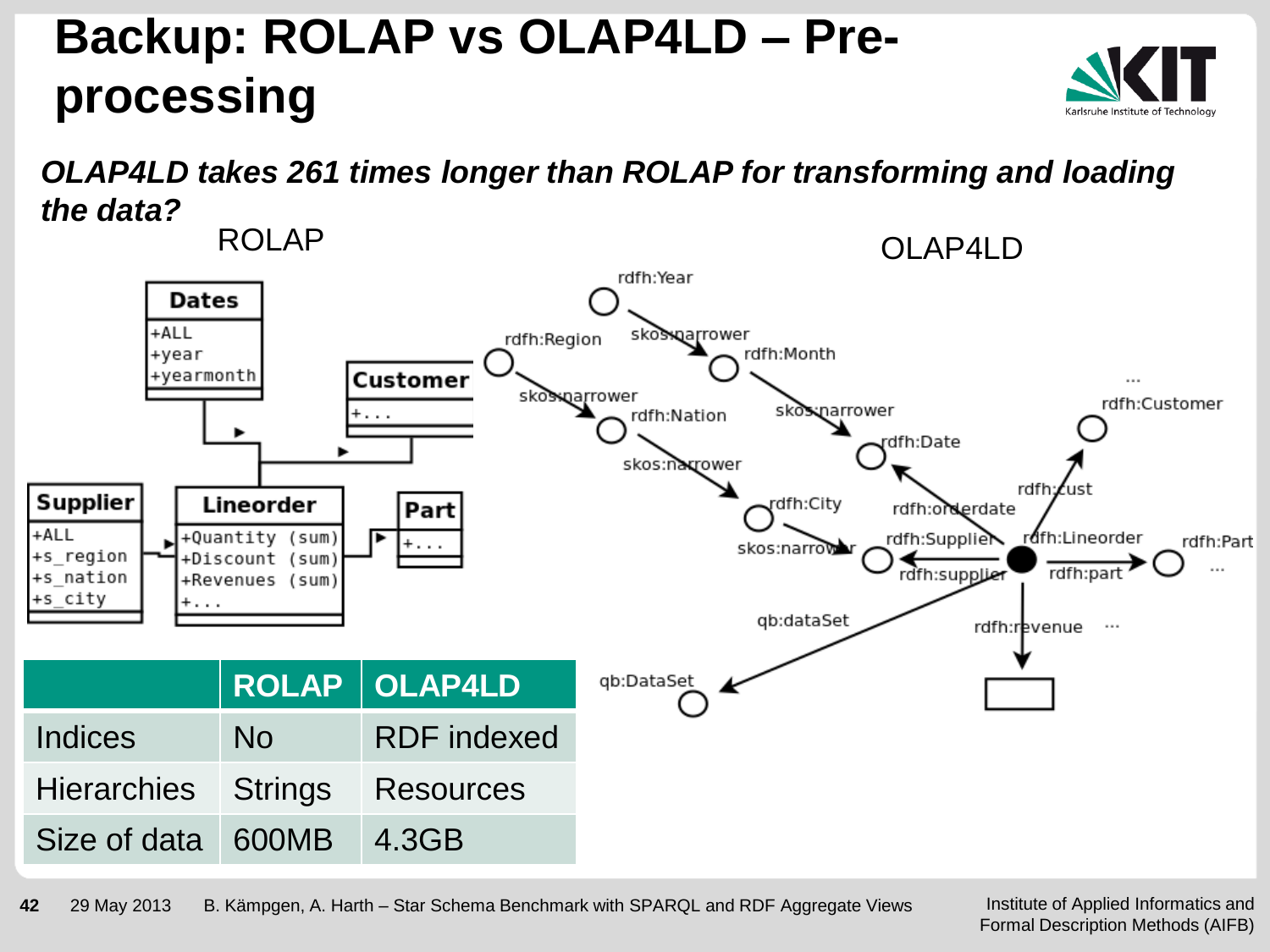#### **Backup: SSB Schema Detailed**



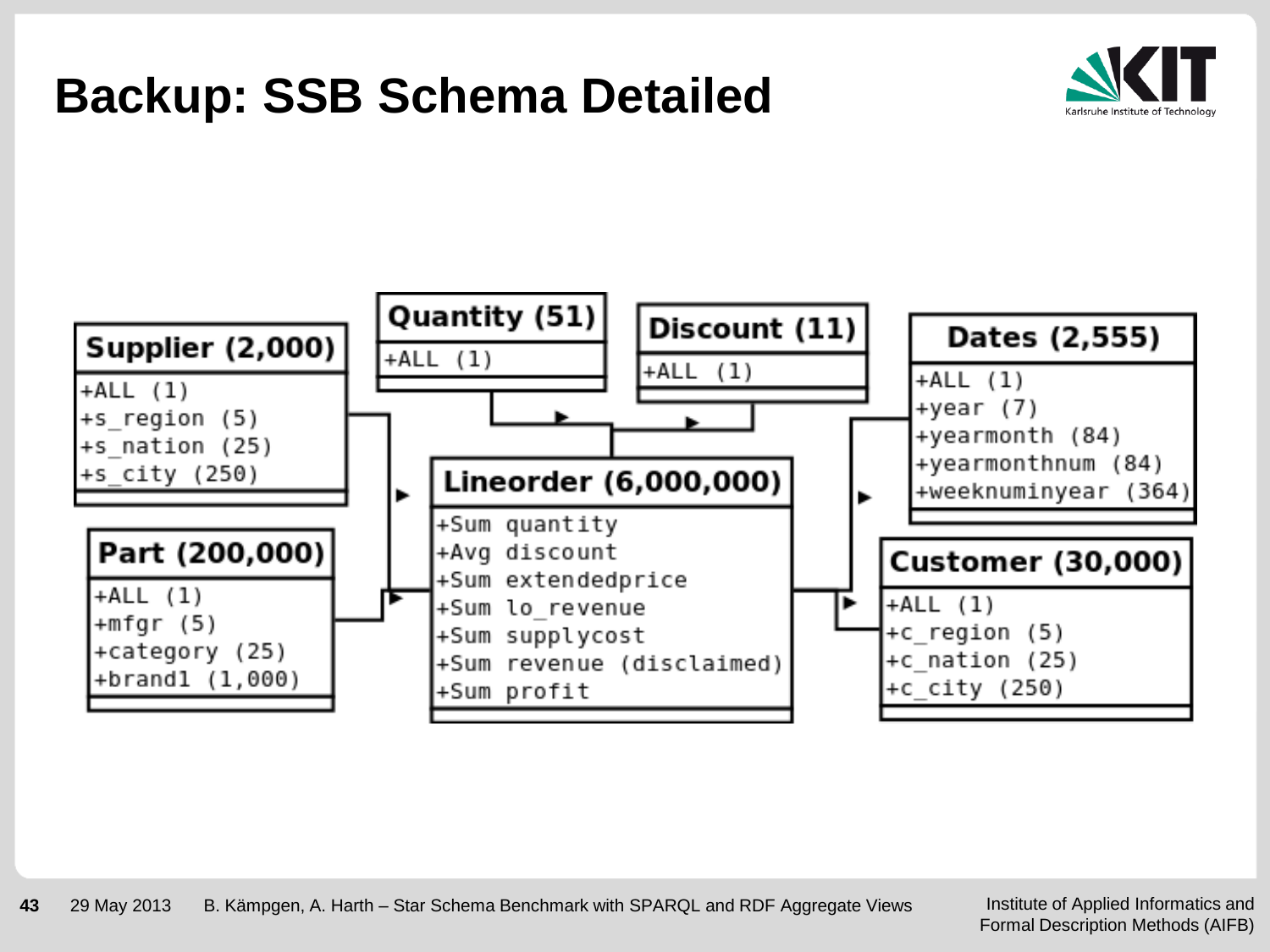## **Backup: SPARQL Query for Q2.1**



SELECT ?rdfh\_lo\_orderdate ?rdfh\_lo\_partkey1 sum(?rdfh\_lo\_revenue) as ?lo\_revenue WHERE {

?obs qb:dataSet rdfh-inst:ds.

?obs rdfh:lo\_orderdate ?rdfh\_lo\_orderdate0.

?rdfh\_lo\_orderdate1 skos:narrower ?rdfh\_lo\_orderdate0.

?rdfh\_lo\_orderdate2 skos:narrower ?rdfh\_lo\_orderdate1.

?rdfh\_lo\_orderdate skos:narrower ?rdfh\_lo\_orderdate2.

rdfh:lo\_orderdateYearLevel skos:member ?rdfh\_lo\_orderdate.

?obs rdfh:lo\_partkey ?rdfh\_lo\_partkey0.

?rdfh\_lo\_partkey1 skos:narrower ?rdfh\_lo\_partkey0.

?rdfh\_lo\_partkey skos:narrower ?rdfh\_lo\_partkey1.

rdfh:lo\_partkeyCategoryLevel skos:member ?rdfh\_lo\_partkey.

?obs rdfh:lo\_suppkey ?rdfh\_lo\_suppkey0.

...

?obs rdfh:lo\_revenue ?rdfh\_lo\_revenue.

- FILTER(?rdfh\_lo\_partkey = rdfh:lo\_partkeyCategoryMFGR-12 AND ?rdfh\_lo\_suppkey = rdfh:lo\_suppkeyRegionAMERICA ).
- } group by ?rdfh\_lo\_orderdate ?rdfh\_lo\_partkey1 order by ?rdfh\_lo\_orderdate ?rdfh\_lo\_partkey1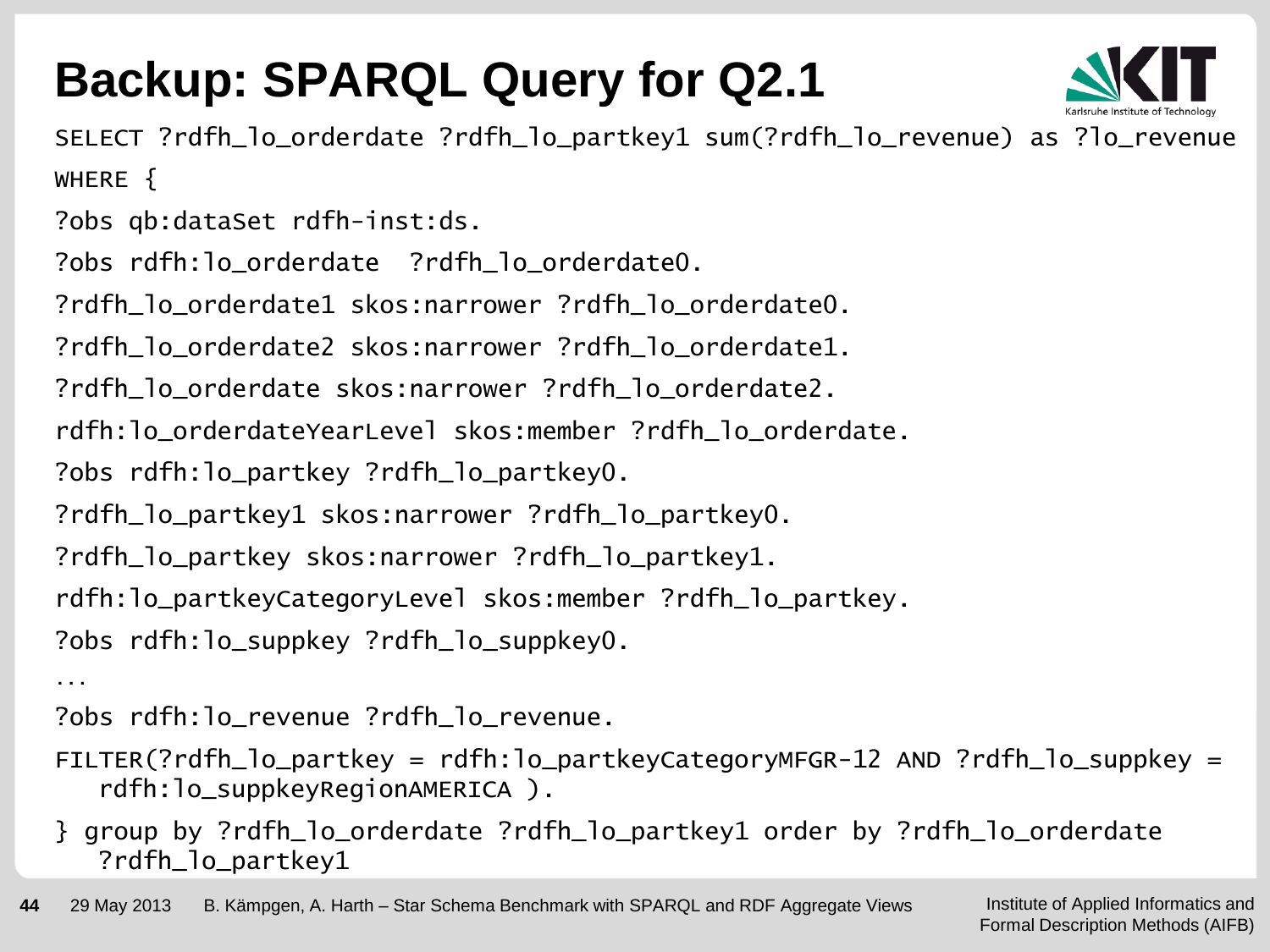## **SPARQL Query for Q2.1 – Cube**



SELECT ?rdfh\_lo\_orderdate ?rdfh\_lo\_partkey1 sum(?rdfh\_lo\_revenue) as ?lo\_revenue WHERE {

?obs qb:dataSet rdfh-inst:ds. ?obs rdfh:lo\_orderdate ?rdfh\_lo\_orderdate0. ?rdfh\_lo\_orderdate1 skos:narrower ?rdfh\_lo\_orderdate0. ?rdfh\_lo\_orderdate2 skos:narrower ?rdfh\_lo\_orderdate1. ?rdfh\_lo\_orderdate skos:narrower ?rdfh\_lo\_orderdate2. rdfh:lo\_orderdateYearLevel skos:member ?rdfh\_lo\_orderdate. ?obs rdfh:lo\_partkey ?rdfh\_lo\_partkey0. ?rdfh\_lo\_partkey1 skos:narrower ?rdfh\_lo\_partkey0. ?rdfh\_lo\_partkey skos:narrower ?rdfh\_lo\_partkey1. rdfh:lo\_partkeyCategoryLevel skos:member ?rdfh\_lo\_partkey. ?obs rdfh:lo\_suppkey ?rdfh\_lo\_suppkey0. ... Lineorder Data Cube

?obs rdfh:lo\_revenue ?rdfh\_lo\_revenue.

- FILTER(?rdfh\_lo\_partkey = rdfh:lo\_partkeyCategoryMFGR-12 AND ?rdfh\_lo\_suppkey = rdfh:lo\_suppkeyRegionAMERICA ).
- } group by ?rdfh\_lo\_orderdate ?rdfh\_lo\_partkey1 order by ?rdfh\_lo\_orderdate ?rdfh\_lo\_partkey1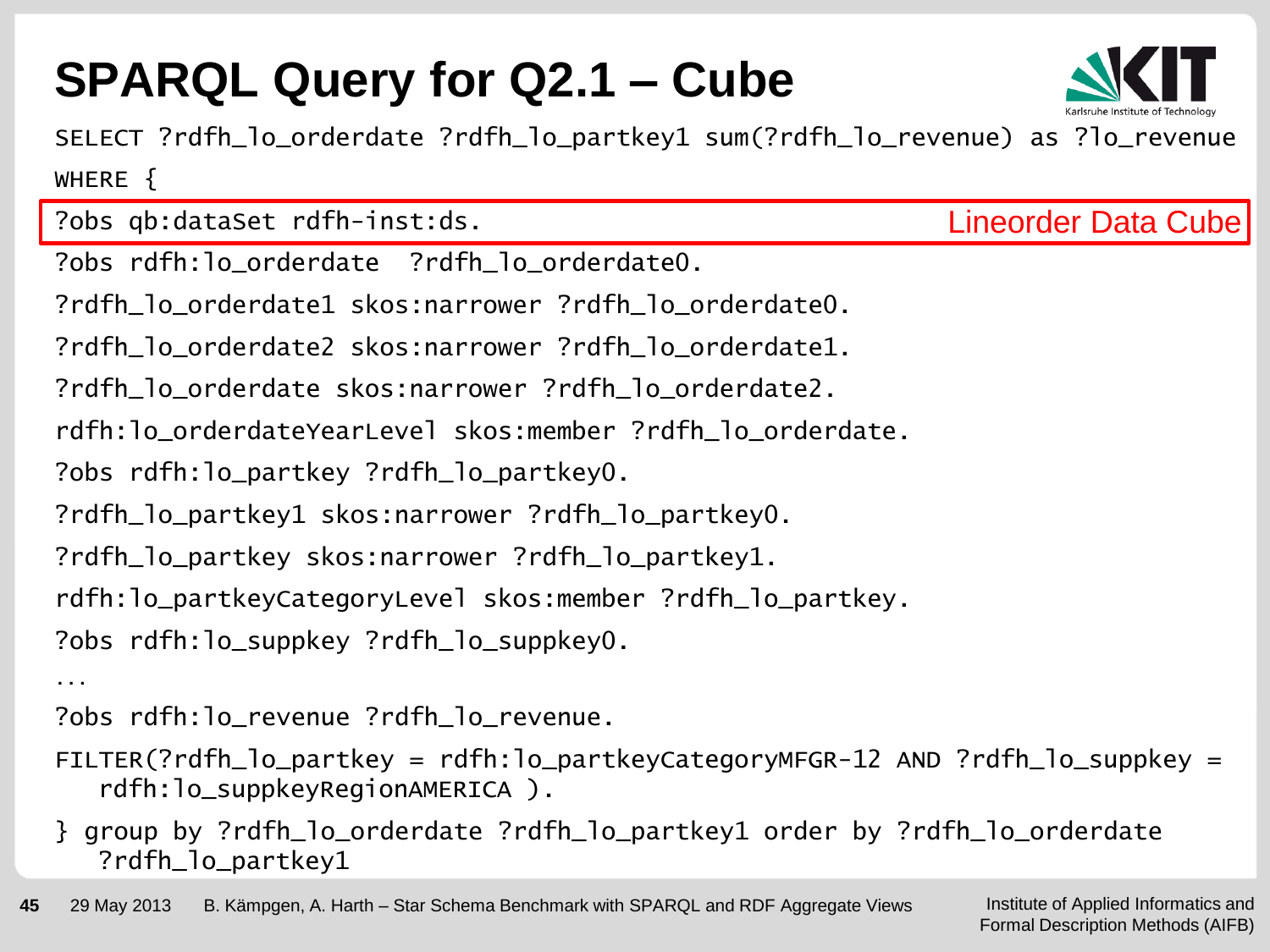| <b>SPARQL Query for Q2.1 - Slice/Roll-Up</b>                                                                        |                                              |
|---------------------------------------------------------------------------------------------------------------------|----------------------------------------------|
| SELECT ?rdfh_lo_orderdate ?rdfh_lo_partkey1 sum(?rdfh_lo_revenue) as ?lo_revenue                                    |                                              |
| WHERE $\{$                                                                                                          |                                              |
| ?obs qb:dataSet rdfh-inst:ds.                                                                                       |                                              |
| ?obs rdfh:lo_orderdate ?rdfh_lo_orderdate0.                                                                         | <b>Roll-Up DatesYear</b>                     |
|                                                                                                                     |                                              |
| ?rdfh_lo_orderdate2 skos:narrower ?rdfh_lo_orderdate1.                                                              |                                              |
| ?rdfh_lo_orderdate skos:narrower ?rdfh_lo_orderdate2.                                                               |                                              |
| rdfh:lo_orderdateYearLevel skos:member ?rdfh_lo_orderdate.                                                          |                                              |
| ?obs rdfh:lo_partkey ?rdfh_lo_partkey0.                                                                             | <b>Roll-Up Part Brand1</b>                   |
| ?rdfh_lo_partkey1 skos:narrower ?rdfh_lo_partkey0.                                                                  | <b>Roll-Up Supplier Region</b>               |
| ?rdfh_lo_partkey skos:narrower ?rdfh_lo_partkey1.                                                                   |                                              |
| rdfh:lo_partkeyCategoryLevel skos:member ?rdfh_lo_partkey.                                                          |                                              |
| ?obs rdfh:lo_suppkey ?rdfh_lo_suppkey0.                                                                             |                                              |
|                                                                                                                     |                                              |
| ?obs rdfh:lo_revenue ?rdfh_lo_revenue.                                                                              |                                              |
| $FLITER(?rdfh_lo_partkey = rdfh:lo_partkeyCategoryMFGR-12 AND ?rdfh_lo_suppkey =$<br>rdfh:lo_suppkeyRegionAMERICA). | Slice Customer, Supplier, Quantity, Discount |
| group by ?rdfh_lo_orderdate ?rdfh_lo_partkey1 order by ?rdfh_lo_orderdate<br>$\downarrow$<br>?rdfh_lo_partkey1      |                                              |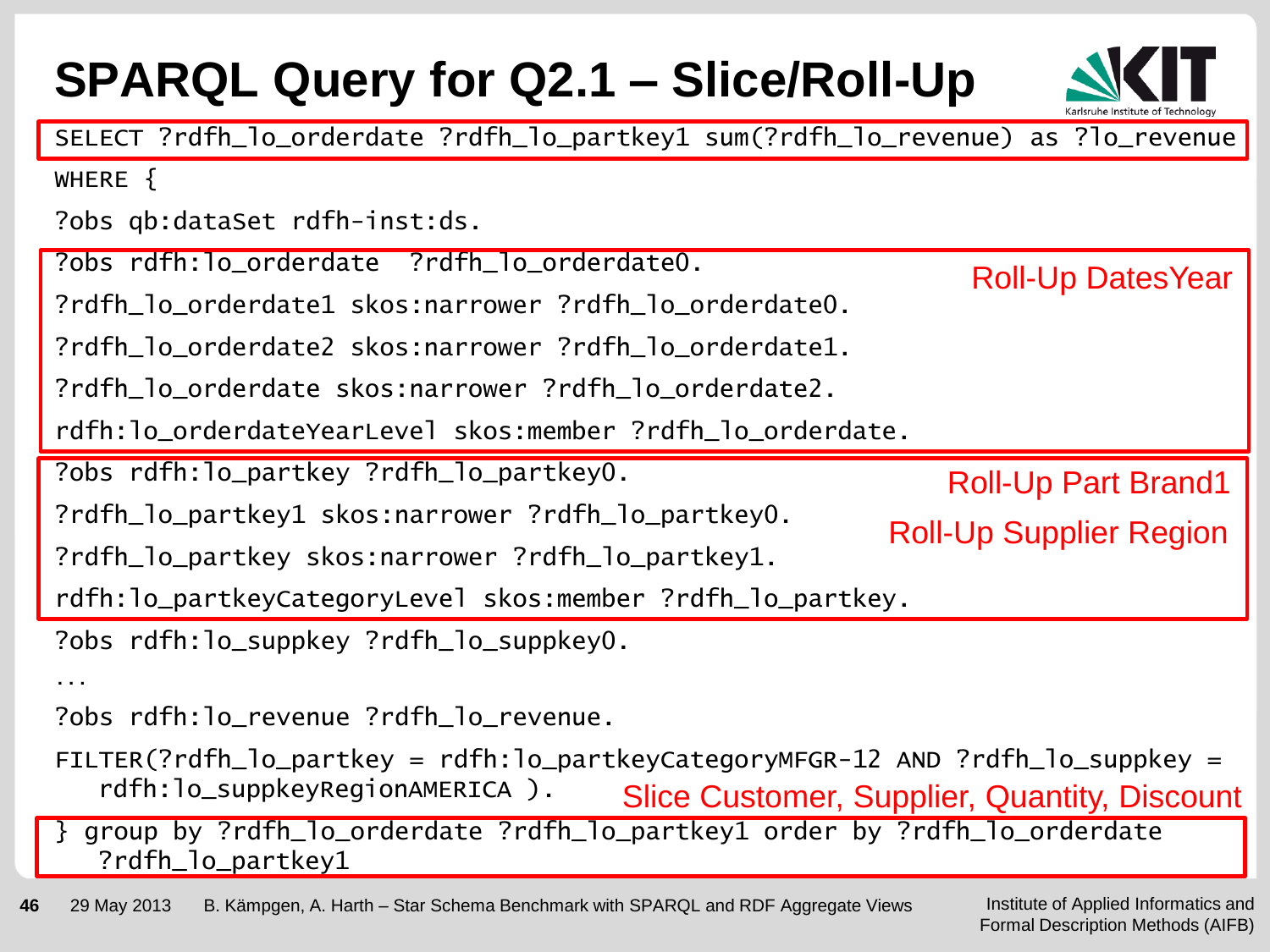### **SPARQL Query for Q2.1 – Projection**



SELECT ?rdfh\_lo\_orderdate ?rdfh\_lo\_partkey1 sum(?rdfh\_lo\_revenue) as ?lo\_revenue

WHERE  $\{$ 

?obs qb:dataSet rdfh-inst:ds.

?obs rdfh:lo\_orderdate ?rdfh\_lo\_orderdate0.

?rdfh\_lo\_orderdate1 skos:narrower ?rdfh\_lo\_orderdate0.

?rdfh\_lo\_orderdate2 skos:narrower ?rdfh\_lo\_orderdate1.

?rdfh\_lo\_orderdate skos:narrower ?rdfh\_lo\_orderdate2.

rdfh:lo\_orderdateYearLevel skos:member ?rdfh\_lo\_orderdate.

?obs rdfh:lo\_partkey ?rdfh\_lo\_partkey0.

?rdfh\_lo\_partkey1 skos:narrower ?rdfh\_lo\_partkey0.

?rdfh\_lo\_partkey skos:narrower ?rdfh\_lo\_partkey1.

rdfh:lo\_partkeyCategoryLevel skos:member ?rdfh\_lo\_partkey.

?obs rdfh:lo\_suppkey ?rdfh\_lo\_suppkey0.

...

?obs rdfh:lo\_revenue ?rdfh\_lo\_revenue.

Revenues (sum)

FILTER(?rdfh\_lo\_partkey = rdfh:lo\_partkeyCategoryMFGR-12 AND ?rdfh\_lo\_suppkey = rdfh:lo\_suppkeyRegionAMERICA ).

} group by ?rdfh\_lo\_orderdate ?rdfh\_lo\_partkey1 order by ?rdfh\_lo\_orderdate ?rdfh\_lo\_partkey1